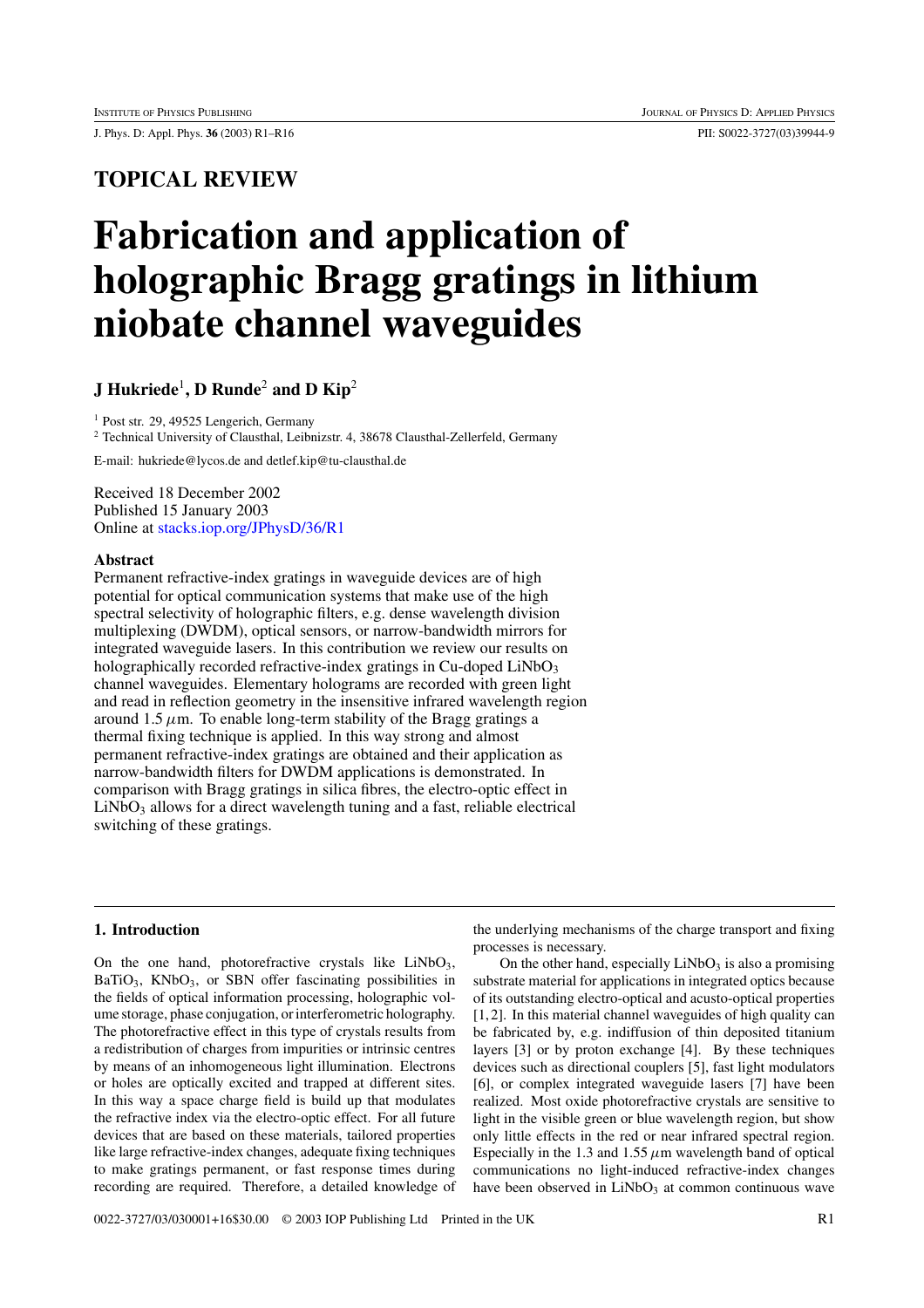intensities. In combination with a thermal fixing technique of the refractive-index patterns that makes the gratings insensitive against the erasure with visible light, this allows to design a variety of devices that operate in the infrared wavelength region. Examples are wavelength filters for DWDM, Bragg mirrors for integrated lasers, or optical sensors that make use of the narrow spectral bandwidth of the recorded reflection holograms.

In this contribution, we review our results on holographically recorded refractive-index gratings in titanium indiffused single mode channel waveguides in  $LiNbO<sub>3</sub>$ designed for infrared light around  $1.55 \mu$ m. The samples are additionally diffusion-doped with copper to increase their holographic sensitivity and light-induced refractive-index change. In a first part we derive the theoretical fundamentals of waveguide fabrication and doping by thermal diffusion, introduce the model of holographic recording in the framework of a one-centre model including the technique of thermal fixing, and give an overview on the possibilities for thermal tuning and electrical switching of refractive-index gratings. The section on experimental methods explains the different steps of sample fabrication and the holographic recording and read-out of gratings. The next part describes in detail our experimental results on copper diffusion in  $LiNbO<sub>3</sub>$ , waveguide properties like surface roughness and optical losses, the photorefractive behaviour of the fabricated samples including the technique of thermal fixing, as well as the fundamental filter properties and electrical switching of the fabricated devices. In a final section, we discuss our results and give a short outlook on further research projects that are currently investigated in our laboratories.

#### **2. Theory**

#### *2.1. Refractive-index increase by titanium indiffusion*

Within the frame of this work, the coordinate system shown in figure 1 is used. Pieces from  $x$ - and  $y$ -cut LiNbO<sub>3</sub> wafers serve as the substrate material for waveguide fabrication. Thin titanium stripes, directed along the *z*-axis of the samples, are created on the top surface by a photolithographic structuring of evaporated layers. The stripes are indiffused into the substrate material by a high temperature annealing process. The presence of titanium ions in  $LiNbO<sub>3</sub>$  increases the ordinary and the extraordinary refractive index, thus a waveguide structure is



**Figure 1.** Scheme of the recording and readout geometry for the holographic measurements. The gratings recorded with green light form reflection holograms for the infrared readout light in the channels.

formed. The two-dimensional refractive-index profile depends on the local titanium concentration  $c_{\text{Ti}}(x, y)$  [15, 16]:

$$
c_{\text{Ti}}(x, y) = c_0 f(x) g(y), \tag{1}
$$

$$
c_0 = \frac{2}{\sqrt{\pi} D_y} \tau_{\text{Ti}} \rho_{\text{Ti}} \text{erf}\left(\frac{W}{2D_x}\right), \tag{2}
$$

$$
f(x) = \frac{1}{2 \operatorname{erf}(W/2D_x)} \left[ \operatorname{erf}\left(\frac{x + W/2}{D_x}\right) - \operatorname{erf}\left(\frac{x - W/2}{D_x}\right) \right],\tag{3}
$$

$$
g(y) = \exp\left(-\frac{y^2}{D_y^2}\right). \tag{4}
$$

Here,  $\tau_{\text{Ti}}$  is the thickness of the evaporated titanium layer,  $\rho_{\text{Ti}} = 5.64 \times 10^{28} \,\text{m}^{-3}$  the density of solid titanium, *W* the width of the titanium stripe, and  $D_x$ ,  $D_y$  the diffusion depths along the *x* and *y* direction. The diffusion depth *D* and the diffusion time  $t$  are linked with the diffusion constant  $D$  in the following way:

$$
D_x = 2\sqrt{\mathcal{D}_x(T)t}, \qquad D_y = 2\sqrt{\mathcal{D}_y(T)t}.
$$
 (5)

Here, the diffusion constant depends on the temperature *T* .

Whereas the extraordinary refractive index  $n_e$  increases almost linearly with the titanium concentration  $c_{\text{Ti}}$ , the ordinary refractive index  $n_0$  shows a strongly nonlinear dependence. The following empirical function well describes the experimental results for the wavelength of a HeNe laser at 632.8 nm [17]:

$$
\delta n_{0,632.8\,\text{nm}}(x,\,y) = \left(\frac{c_{\text{Ti}}(x,\,y)}{F}\right)^{\gamma},\tag{6}
$$

$$
F = 2.9 \times 10^{30} \text{ m}^{-3},\tag{7}
$$

$$
\gamma = 0.62.\tag{8}
$$

Here,  $\delta n_0$  is the refractive-index enhancement induced by the presence of titanium. However, this refractive-index increase depends on the wavelength of the probe light. In this work channel waveguides for  $1.55 \mu m$  are investigated. The dispersion of  $\delta n_0$  is given by the relation [18]:

$$
\delta n_{0,\lambda}(x, y) = \frac{0.67\lambda^2}{\lambda^2 - 0.13} \delta n_{0,632.8\,\text{nm}}(x, y). \tag{9}
$$

In this equation, the wavelength *λ* is taken in microns. For  $λ = 1.55 \mu$ m one obtains  $Δn_{0.1550 \text{ nm}} = 0.71Δn_{0.632.8 \text{ nm}}$ . This factor has to be taken into account for the theoretical modelling of channel waveguides.

Finite elements methods are popular tools to calculate the field distributions and effective refractive indices of titaniumindiffused channel waveguides in  $LiNbO<sub>3</sub>$ . They allow the determination of a characteristic set of fabrication parameters. As a result, low-loss single mode channel waveguides for  $1.55 \mu$ m are obtained with a width of the titanium stripes of  $W = 6-8 \mu m$ , a thickness of the titanium layer of  $\tau_{Ti}$ 100 nm, a diffusion temperature of  $T = 1000^{\circ}$ C, and a diffusion time of  $t = 18-22$  h.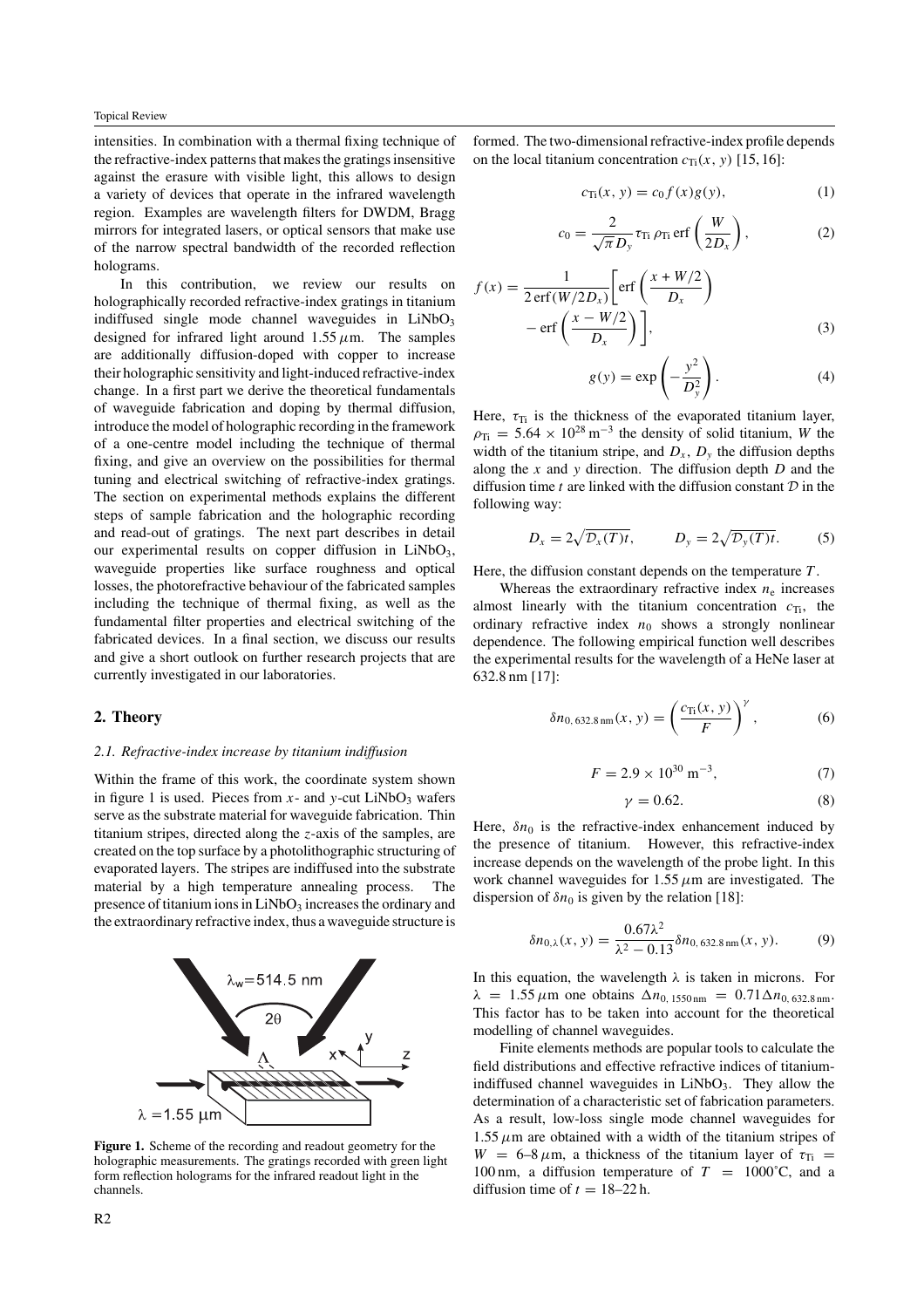#### *2.2. Diffusion doping of lithium niobate wafers*

In the field of integrated optics commercially available undoped wafers serve as the substrate material for waveguide fabrication. To increase the number of photorefractive centres [19] these wafers can be surface-doped by additional indiffusion of a thin layer of a transition metal, e.g. iron, manganese or copper [20]. Iron is by far the most popular dopant for photorefractive  $LiNbO<sub>3</sub>$ . However, its main disadvantage compared to copper is the small diffusion constant even at high temperatures.

Diffusion can take place from a depleted or from an undepleted source. For a depleted source the solution of Fick's laws is a Gaussian function:

$$
c(y) = c_0 \exp\left(-\frac{y^2}{D_y^2}\right),\tag{10}
$$

$$
c_0 = \frac{2}{\sqrt{\pi} D_y} \tau \rho.
$$
 (11)

In this equation,  $c(y)$  is the concentration of the metal in the substrate material,  $D<sub>y</sub>$  the diffusion depth,  $\tau$  the thickness of the evaporated layer, and  $\rho$  the atomic density of the evaporated material.

If the diffusion time is too short a fraction of the evaporated material still remains on the surface of the crystal. This means that the diffusion source is not depleted yet. Now diffusion from an undepleted source takes place and the solution of Fick's laws follows the complementary error function:

$$
c(y) \sim \text{cerf}\left(-\frac{y}{D_y}\right). \tag{12}
$$

Diffusion doping of channel waveguides requires an almost constant impurity distribution over the cross section of the channel waveguide and a complete indiffusion of the evaporated material. This can be obtained by properly adjusting the diffusion time at a given temperature.

#### *2.3. Hologram formation and one-centre model of charge transport*

The 'one-centre model' [21] was developed to describe the process of hologram recording in iron-doped  $LiNbO<sub>3</sub>$  crystals. It was also successfully transferred to  $LiNbO<sub>3</sub>$ -doped with copper [11]. Copper appears in two different valence states in the crystal,  $Cu^+$  and  $Cu^{2+}$ . Illumination with a light intensity pattern in the green or blue wavelength region excites electrons in the bright regions from Cu<sup>+</sup> ions which act as filled traps. The charge carriers are redistributed in the sample and finally trapped in the dark regions at  $Cu^{2+}$  sites. The bulk photovoltaic effect is the main charge driving force [22]. In  $LiNbO<sub>3</sub>$  the light-induced redistribution of charges generates a space charge field which modulates the refractive index of the material via the linear electro-optic effect.

The one-centre model predicts several linear relations between the concentrations of filled and empty traps,  $c_{\text{Cu}^{+}}$ and  $c_{\text{Cu}^{2+}}$ , if sufficient traps are present. Important results are  $\sigma_{ph} \propto (c_{Cu^+}/c_{Cu^{2+}})I$ ,  $\Delta n_s \propto c_{Cu^{2+}}$ , and  $j_{phv} \propto c_{Cu^+}$ . Here,  $\sigma_{\rm ph}$  is the photoconductivity, *I* the light intensity in the crystal,  $\Delta n_s$  the saturation value of the light-induced refractive-index modulation, and *j*<sub>phy</sub> the bulk photovoltaic current.

Furthermore, the build-up of the light-induced refractiveindex change  $\Delta n$  during hologram recording and its decay under homogeneous illumination follow exponential laws:

$$
\text{Recording:} \quad \Delta n(t) = \Delta n_{\text{s}} \left( 1 - \exp\left( -\frac{t}{\tau} \right) \right), \qquad (13)
$$

$$
\text{Erasure:} \quad \Delta n(t) = \Delta n_0 \exp\left(-\frac{t}{\tau}\right), \tag{14}
$$

$$
\tau = \frac{\epsilon \epsilon_0}{\sigma_{\text{ph}}}.\tag{15}
$$

Here, *t* is the time,  $\epsilon = 28$  is the appropriate dielectric constant of LiNbO<sub>3</sub> [23], and  $\epsilon_0$  is the permittivity of free space.

Elementary holograms are recorded by superimposing two coherent plane waves on the sample. The generated sinusoidal light intensity pattern is transferred into a sinusoidal modulation of the refractive index of the crystal. A Bragg grating is formed which allows to diffract light beams in transmission or reflection geometry. The diffraction efficiency *η* of an unslanted reflection grating depends on  $\Delta n$  and the wavelength  $\lambda$  of the read out beam via the relation [24]:

$$
\eta = \left(1 + \frac{1 - \chi^2/\Phi^2}{\sinh^2(\Phi\sqrt{1 - \chi^2/\Phi^2})}\right)^{-1},\tag{16}
$$

$$
\Phi = \frac{\pi \Delta nd}{\lambda}, \qquad \chi = \frac{(\lambda - \lambda_p)\pi d}{\lambda_p \Lambda}.
$$
 (17)

Here,  $d$  is the thickness of the Bragg grating,  $\Lambda$  the grating period, and  $\lambda_p$  the peak wavelength where the Bragg condition is exactly matched. For  $\lambda = \lambda_p$  equation (16) simplifies to

$$
\eta = \tanh^2\left(\frac{\pi \Delta nd}{\lambda_p}\right). \tag{18}
$$

The peak wavelength  $\lambda_p$  of the grating is given by the grating period :

$$
\lambda_p = 2n\Lambda. \tag{19}
$$

Here, *n* is the refractive index of the material at the wavelength of the read out beam. If single mode channel waveguides are used for readout, the effective refractive index  $n_{\text{eff}}$  of the guided mode has to be used.

The period  $\Lambda$  of a Bragg grating in a photorefractive crystal is given by the intersecting angle  $2\Theta$  of the two recording beams that form the interference pattern:

$$
\Lambda = \frac{\lambda_{\rm w}}{2\sin\Theta}.\tag{20}
$$

In this equation  $\lambda_w$  is the wavelength of the writing beams.

#### *2.4. Thermal fixing*

A hologram recorded at room temperature in photorefractive  $LiNbO<sub>3</sub>$  has only a limited lifetime. There are two main effects that shorten the lifetime of the hologram: first, the Bragg grating in the crystal is not stable against further illumination with green or blue light. Charge carriers are redistributed again via the bulk photovoltaic effect which leads to the erasure of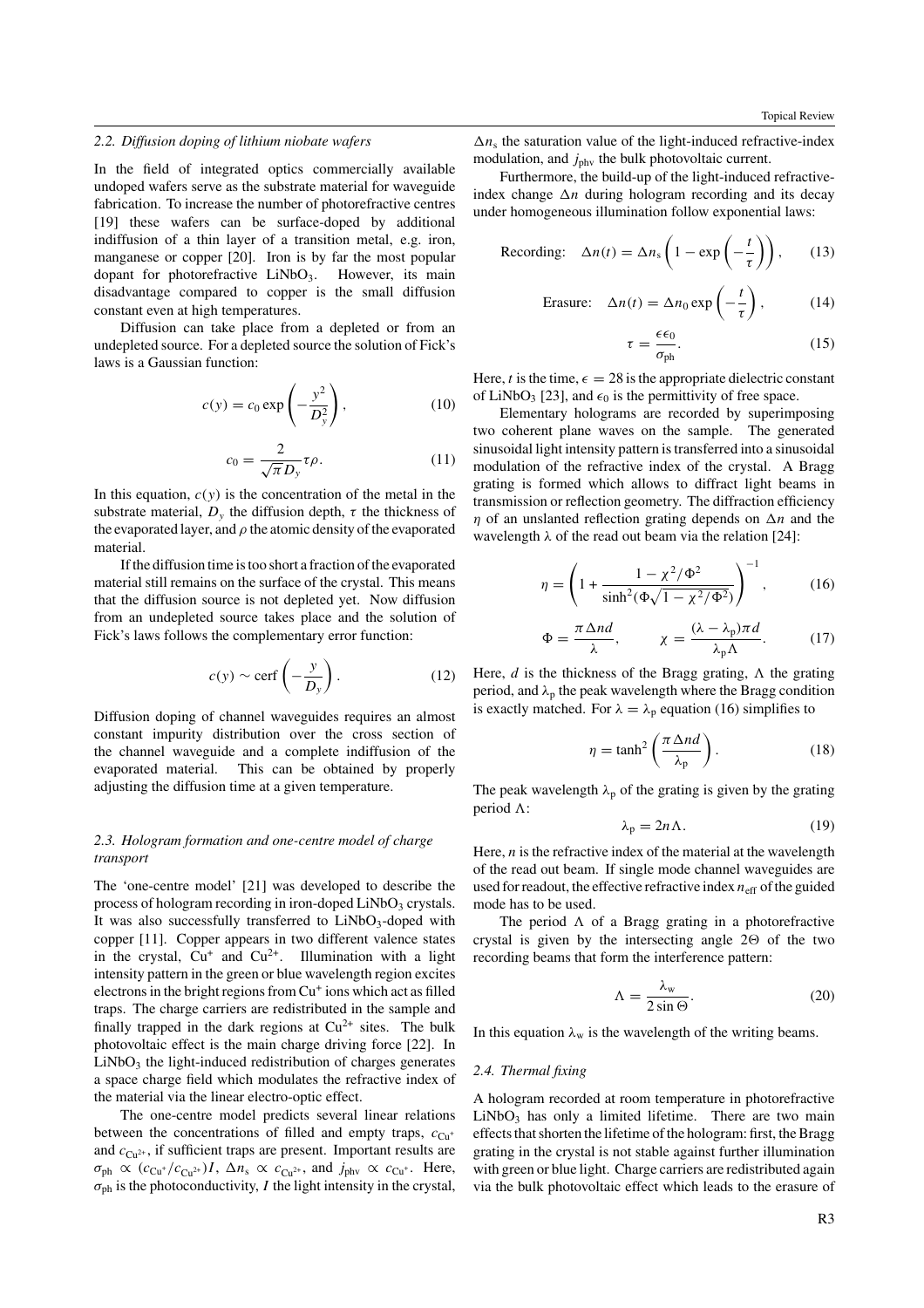the original space charge field and the Bragg grating. Second, LiNbO<sub>3</sub> crystals show a non-negligible dark conductivity. Even when the sample is not illuminated, charge carriers slowly move in the material and tend to screen the light-induced space charge field. This leads again to the erasure of a previously recorded Bragg grating.

A popular method to stabilize a recorded hologram in doped  $LiNbO<sub>3</sub>$  versus the read out light is the technique of thermal fixing [25–27]. Thermal fixing has been investigated intensively in iron-doped volume crystals, and the process is now well understood for this dopant. During or after hologram recording the crystal is heated to elevated temperatures around 180˚C. In this temperature range, the mobility of protons, which are incorporated into the material already during the crystal growth, becomes considerably large. When a hologram is recorded while heating the crystal, the protons permanently compensate the light-induced space charge field. As a result, the redistribution of electrons between  $Fe^{2+}$  and  $Fe^{3+}$  sites is not limited anymore, causing a strong modulation of the  $Fe<sup>2+</sup>$ ions. After switching off the recording beams the sample is cooled down to room temperature and the protons become nearly immobile. They now stabilize the strong modulation of the  $Fe^{2+}$  ions. In a last step a homogeneous development process with incoherent photoactive light is applied. The bulk photovoltaic effect now generates modulated photocurrents resulting from the modulated  $Fe<sup>2+</sup>$  concentration. As a result, a space charge field builds up and the thermally fixed hologram appears.

The fixed hologram is insensitive against further illumination: if light shines on the crystal it helps to develop the hologram but does not erase it anymore. Erasure can only be achieved by heating up the sample to elevated temperatures. Furthermore, if the developed space charge field is slowly erased via the dark conductivity, a new development process can be applied to 'refresh' the hologram. However, this is a crucial disadvantage in applications like thermally fixed narrow bandwidth filters in  $LiNbO<sub>3</sub>$  [28–30] that are designed to work permanently for many years. It also makes it impossible to fabricate passive components with  $LiNbO<sub>3</sub>$ : Fe because a light source is required from time to time for a new development process. This is our motivation to investigate copper doping in  $LiNbO<sub>3</sub>$  as an alternative.

#### *2.5. Electrical tuning of Bragg gratings via the electro-optic effect*

The refractive index *n* of an electro-optic crystal can be changed by applying an external electric field *E*. When channel waveguides are used, the effective refractive index  $n_{\text{eff}}$  replaces *n*:

$$
\Delta n_{\rm eff} = -\frac{1}{2} n_{\rm eff}^3 r_{ijk} E_k. \tag{21}
$$

Here,  $r_{ijk}$  is the appropriate element of the linear electro-optic tensor and  $E_k$  the corresponding component of the electric field. Replacing Δn<sub>eff</sub> by  $(\partial n/\partial \lambda)$ Δλ and making use of equation (19) leads to a relation for the linear electro-optic coefficient:

$$
r_{ijk} = \frac{\Delta\lambda}{n_{\text{eff}}^3 E_k \Lambda}.
$$
 (22)

On the one hand, this allows us to calculate the value of the involved electro-optic coefficient by measuring the shift of the centre wavelength of a Bragg grating when an external electric field is applied. On the other hand, the peak wavelength of a Bragg grating can be electrically tuned, allowing for example for fast electrically switchable filters for DWDM applications.

#### **3. Experimental methods**

#### *3.1. Diffusion constant of copper in lithium niobate*

To determine the diffusion constant of Cu in  $LiNbO<sub>3</sub>$ , an undoped polished  $y$ -cut LiNbO<sub>3</sub> wafer of the congruently melting composition (from Crystal Technology) is cut into pieces of  $8 \times 10 \text{ mm}^2$ . The *c*-axis of the crystal is pointing along the 10 mm-side and the thickness  $y_0$  of each sample is 1 mm. A 500 nm-thin layer of copper is deposited by thermal evaporation on the top face of the crystal. Then the layer is successively indiffused into the substrate at a temperature of 1000˚C in air. From time to time, the sample is cooled down and the *c*-face (oriented rectangular to the top face) is precisely polished to optical quality. This face is scanned along the *y*-direction by the focused electron beam of an electron microprobe (focus diameter  $\langle 1 \mu m \rangle$ , acceleration voltage 25 keV) to determine the distribution of copper atoms in the sample. As a reference, the signals of oxygen and niobium atoms are also monitored simultaneously. The step width of the electron beam is  $\delta y = 1 \mu m$ . After 1000 steps the whole sample is scanned and the copper indiffusion is carried on with the next annealing step. Fit curves to the data according to equations (10) and (12) yield the diffusion constant  $\mathcal{D}_{Cu}$ .

#### *3.2. Fabrication of channel waveguides*

Undoped and polished  $x$ - and  $y$ -cut LiNbO<sub>3</sub> wafers are cut into pieces of  $7 \times 17$  mm<sup>2</sup>, where the *c*-axis of the crystals points along the 17 mm-side. By electron beam evaporation a 100 nm-thick film of titanium is deposited on the top face of each sample. With the help of photolithography followed by a wet chemical etching process arrays of titanium stripes are fabricated on the various substrates. Each set contains channels from 4 to  $10 \mu m$  width. The stripes are directed along the *c*-axis of the crystals. Next, a high temperature indiffusion of the titanium at 1000˚C in air is applied creating single mode channel waveguides for infrared light around 1.55  $\mu$ m. Here, the diffusion time is 20 h. During annealing the samples are wrapped in platinum foil. After cooling down, thin copper layers of various thicknesses  $\tau_{Cu}$  are deposited on the top face of the samples by thermal evaporation. The layers are indiffused utilizing a second short annealing treatment at a temperature of 1000˚C. This increases the number of photorefractive centres in the channels. The number of Cu<sup>+</sup> and  $Cu<sup>2+</sup>$  centres is influenced by the diffusion atmosphere: compared to a diffusion in air, a diffusion in argon environment increases the number of Cu<sup>+</sup> traps. In contrast, a diffusion in oxygen atmosphere increases the number of  $Cu<sup>2+</sup>$  sites.

With the help of the diffusion constants of copper [31] and titanium [32] in  $LiNbO<sub>3</sub>$  at 1000 $^{\circ}$ C, which are determined with the method described above, the concentration profiles of the metals in the samples along the *y*-direction are calculated. Figure 2 shows the result for an 8*µ*m-wide channel in the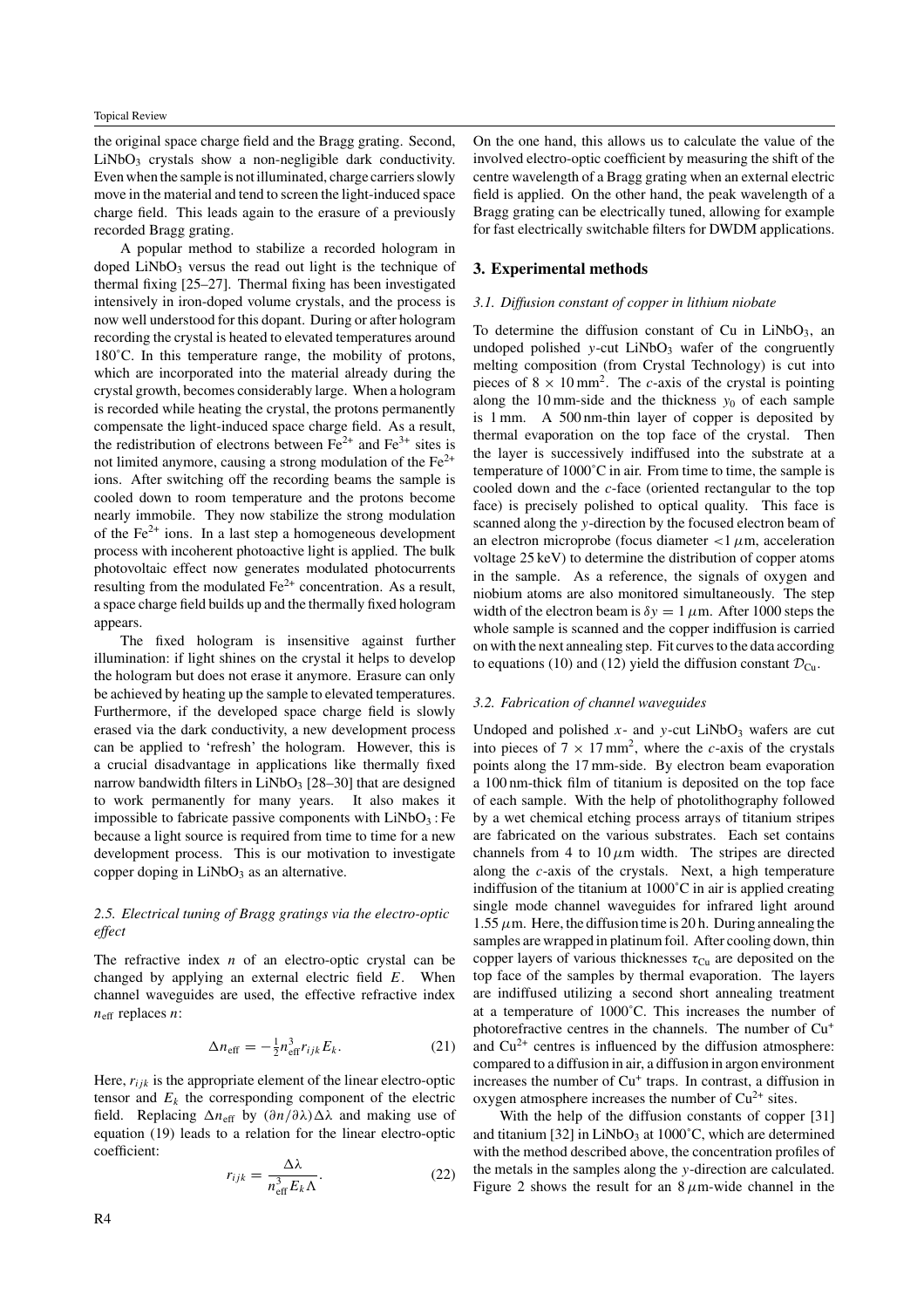

**Figure 2.** Calculated titanium and copper concentrations  $c_{\text{Ti}}$  and  $c_{\text{Cu}}$ versus crystal depth *y* for the waveguide 'K4' (57 nm Cu) in the centre of the  $8 \mu$ m-wide channel. The copper concentration is almost constant in the waveguide layer.

**Table 1.** Summary of the main fabrication parameters of the waveguides.

| Sample         | $\tau_{\rm Cu}$<br>(nm) | t<br>(h)       | $c_{\text{Cu}}$<br>$(10^{25} \text{ m}^{-3})$ | ox/red  | (mm) |
|----------------|-------------------------|----------------|-----------------------------------------------|---------|------|
| U3             |                         |                |                                               |         | 16.0 |
| K1             | 6                       | 2              | 0.4                                           | red     | 15.0 |
| K3             | 19                      | $\overline{c}$ | 1.1                                           | red     | 14.0 |
| S <sub>2</sub> | 19                      | $\overline{c}$ | 1.1                                           | red     | 15.0 |
| K <sub>5</sub> | 38                      | $\overline{c}$ | 2.2                                           | red     | 15.0 |
| V <sub>2</sub> | 38                      | $\overline{c}$ | 2.2                                           | red     | 3.0  |
| K4             | 57                      | $\overline{c}$ | 3.2                                           | red     | 16.0 |
| S <sub>3</sub> | 57                      | $\overline{c}$ | 3.2                                           | red     | 15.0 |
| S4, S5, S6     | 83                      | $\overline{c}$ | 4.7                                           | red     | 16.0 |
| T <sub>4</sub> | 51                      | 0.5            | 5.7                                           | red     | 16.3 |
| $X1-5$         | 83                      | 2              | 4.7                                           | red     | 16.0 |
| W <sub>3</sub> | 38                      | $\mathfrak{D}$ | 2.2                                           | OX      | 15.6 |
| W2             | 38                      | $\overline{c}$ | 2.2                                           | st. red | 16.0 |

Here,  $\tau_{Cu}$  is the thickness of the evaporated copper layer,  $t$  the copper diffusion time,  $c_{Cu}$  the copper concentration in the channels and *l* the length of the copper doped region of the waveguide. 'red': Copper was indiffused in reducing environment (argon atmosphere), 'st. red': strongly reduced, copper was indiffused in vacuum atmosphere, 'ox': copper was indiffused in oxidizing environment (oxygen atmosphere). All samples are fabricated on *y*-cut substrates, except for the sample X1-5 (*x*-cut).

waveguide 'K4' (57 nm Cu). Here, the distribution  $c_{\text{Ti}}(x)$ 0*, y)* of titanium (calculated for the centre of the channel) is a measure for the depth of the waveguide. As a result of the strongly different diffusion constants the copper doping level in the channel is nearly constant. On the first  $10 \mu$ m (measured from the sample surface) it varies less than 0.5%. In the following, the term  $c_{\text{Cu}}$  always refers to the calculated copper concentration in the channel. The fabrication parameters of the investigated channel waveguides are summarized in table 1.

The reduction state of the copper ions in homogeneously doped  $LiNbO<sub>3</sub>$  volume crystals can be measured easily by absorption spectroscopy.  $Cu^{+}$  produces a pronounced absorption shoulder around 380 nm, whereas  $Cu^{2+}$  generates an absorption band around 1100 nm [11]. The broad Cu<sup>+</sup> absorption is often detected with a probe beam at 477 nm. Both absorption values are proportional to the concentration of the involved copper ion. For diffusion doped channel waveguides, this method of analysis cannot be applied: the copper distribution along the *y*-direction is inhomogeneous. Also, the presence of a large amount of titanium ions in the channels might influence the reduction state of the copper ions and the number of Cu<sup>+</sup> traps can be different compared to the substrate material. Consequently, we cannot present data on the reduction state of the copper in the fabricated waveguides.

After the annealing treatments are finished the endfaces of the waveguides are precisely polished to optical quality to allow for the coupling of light. In a final step, each waveguide endface is anti-reflection coated with a single layer of 290 nm  $MgF<sub>2</sub>$ . This material can be deposited while the sample is kept at room temperature in the evaporation chamber, thus preventing an undesired change of the reduction state of the copper during the coating process. The bottom faces of the samples are anti-reflection coated for the green recording light with a single layer of  $110 \text{ nm MgF}_2$ .

Some experiments with external electric fields applied to the samples are performed in this work. For this purpose, planar parallel silver electrodes are fabricated on both sides of the channel waveguides. The distance between the electrodes of  $d_e = 58 \mu m$  is verified under a microscope. The strength of the electric field in the channel can be calculated from the applied voltage  $U$  and the electrode distance  $d_e$ :

$$
E = \frac{U}{\pi d_{\rm e}}.\tag{23}
$$

#### *3.3. Holographic recording setup*

Refractive-index gratings are recorded in the samples with the help of a two-beam holographic setup utilizing an active phase stabilization system [33]. This avoids phase changes between the two writing beams during the recording process which would result in an undesired movement of the light interference pattern on the waveguide. This is critical especially for high temperature recording experiments. The recording and readout geometry is illustrated in figure 1. Green light from an argon ion laser at a wavelength of  $\lambda_w = 514.5$  nm is split into two coherent, ordinarily polarized beams. The first beam (1) is spatially filtered, expanded and impinges onto the sample as a plane wave. The second beam (2) is coupled into a polarization preserving single mode fibre. The fibre output collimator is mounted onto a precise rotary table together with a collimating system. The expanded beam also hits the sample and a light interference pattern is formed on the top face of the waveguide. The light intensity of each recording beam is 600 W m<sup>-2</sup>. The angle 2 $\Theta$  between the two recording beams is precisely adjusted by moving the rotary table that holds the collimating system. The symmetric position of the sample is adjusted by auto collimation: beam (2) is blocked before the light enters the optical fibre. Beam (1) is switched on and the sample is adjusted carefully until the light reflected from the crystal surface travels exactly through the optical fibre in the opposite direction. This makes sure that the surface normal of the sample is perfectly aligned in the plane of the recording beams, and in the symmetric position. In this way, the grating vector is exactly directed along the *z*-direction of the crystal, parallel to the channels on top of the sample. The angle mismatch between grating vector and channel in the  $xz$ -plane is less than  $0.3^\circ$ . Besides the period that is given by equation (20) the length of the grating strongly influences its filter shape. Different grating lengths are realized experimentally by applying an appropriate slit on top of the sample during hologram recording.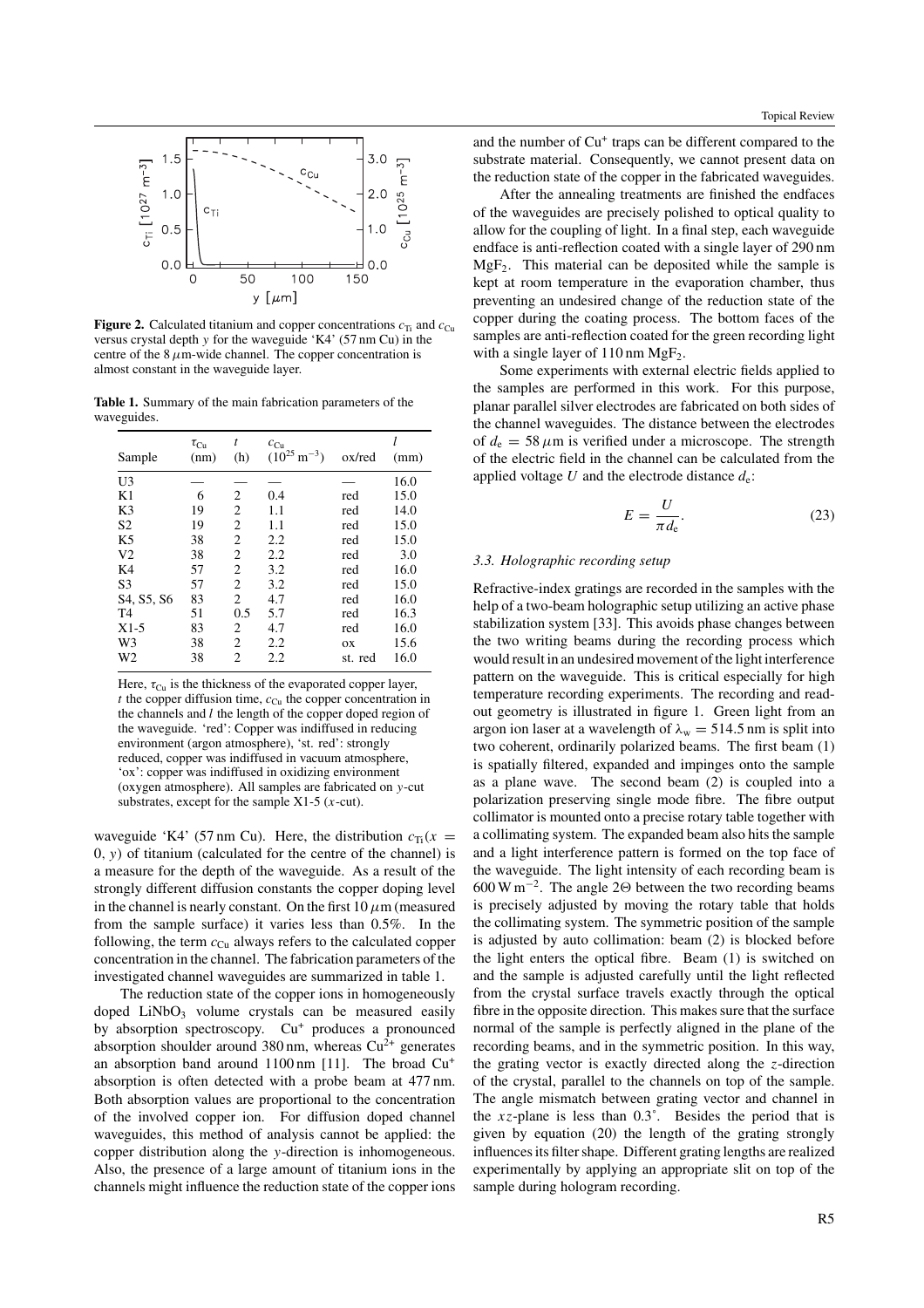Thermal fixing of holographic gratings is performed in the following way: the waveguide is placed on a heatable mount and kept at a temperature of 180˚C with the help of a temperature controller. The crystal temperature is measured with a PT100 sensor that is mounted close to the sample. After about 30 min, the temperature of the crystal is stable to within  $\pm 0.1^{\circ}$ C. Now the recording beams are switched on and the grating is recorded. After shutting down the writing beams the sample is cooled down rapidly to room temperature. It reaches 20˚C within 5 min. At room temperature, a development process can be applied. This is done with an expanded beam of the argon ion laser (intensity 170 W m−2) or, alternatively, with a 150 W halogen lamp equipped with a goose neck. An illumination time of 30 min with the halogen lamp at full power is sufficient to reach saturation.

#### *3.4. Setup for endface coupling*

All waveguides are investigated with infrared probe light supplied by a DFB laser (Profile PRO800) equipped with an optical fibre output. The DWDM test system is tunable between 1555.40 and 1559.40 nm in steps of 0.01 nm and has a line width smaller than  $1 \times 10^{-4}$  nm. The light is directed through an optical fibre isolator to eliminate back reflections that might enter the laser output. A  $2 \times 2$ -coupler (splitting ratio 50%) is appended which allows to permanently monitor the emitted laser power. Finally, an adjustable fibre polarizer is inserted to control the polarization state of the infrared light. This allows to excite either the TE or the TM mode in the channel waveguide. The light is coupled in and out of the investigated channel by direct fibre-to-channel coupling via the polished endfaces of the samples. For this purpose, the bare fibre ends are mounted on precise piezo-driven *xyz*-translation stages allowing to adjust the fibre positions with an absolute accuracy better than 30 nm. The outcoupled light is directed on a germanium photo detector with the help of a second optical fibre.

The loss of light intensity during coupling from the single mode fibre into the channel is estimated in the following way: the overlap integral  $\rho$  between the field distribution  $F_f$  in the fibre and the field  $F_{ch}$  in the channel is calculated numerically via the formula

$$
\rho = \frac{| \iint F_{\rm f} F_{\rm ch} \, \mathrm{d}x \, \mathrm{d}y|^2}{\iint |F_{\rm ch}|^2 \, \mathrm{d}x \, \mathrm{d}y \times \iint |F_{\rm f}|^2 \, \mathrm{d}x \, \mathrm{d}y}.
$$
 (24)

Here,  $F_{ch}$  is calculated from the refractive-index profile of the channel waveguide with the help of a finite differences method. For the prepared waveguides a value of typically  $\rho = 90\%$  is obtained. Fresnel reflections of about 4% occur at the transition between fibre and air because the fibres are not coated. To take into account imperfect polishing and cleaning of the endfaces of waveguide and fibre an additional loss of 5% is assumed. All in all, approximately 18% of light intensity gets lost at the transition from fibre to channel. The losses  $\alpha$  in the channel itself are calculated according to the relation  $\alpha = -1/l \times ln(I_{out}/I_{in})$  where *l* is the length of the waveguide, *I*<sub>in</sub> the light intensity at  $z = 0$  and *I*<sub>out</sub> the intensity at  $z = l$ .

The recorded Bragg gratings are read in reflection geometry in the channels by tuning the wavelength of the DFB laser in steps of 0.01 nm and measuring the normalized transmission  $T(\lambda)$  of the channel. At the peak wavelength  $\lambda_p$ the Bragg condition for readout is exactly matched, according to equation (19). The transmission  $T(\lambda)$  drops down from its initial value of 1 to a minimum. The diffraction efficiency of the holographic grating is given by  $\eta = 1 - T(\lambda_p)$ .

The photoconductivity  $\sigma_{ph}$  in the channels is evaluated by measuring the decay under homogeneous illumination of a holographic grating recorded at room temperature. Transmission spectra  $T(\lambda)$  are taken at defined time intervals while an expanded green beam of the argon ion laser impinges on the top face of the waveguide.

The time evolution of the development process of thermally fixed gratings, and also the erasure process of room temperature gratings, is measured in the read out setup as well: the sample is placed in the mount and is homogeneously illuminated with green light. In this measurement, the light intensity is about  $250 \,\mathrm{W m}^{-2}$ . During illumination the evolution of *η* is measured by taking transmission spectra with the DFB laser. The dark compensation of a developed grating is monitored by taking transmission spectra from time to time while the sample is kept in the dark. In this way, the weak infrared readout light (power about  $100 \mu$ W) does not affect the time evolution of *η*.

The effective refractive indices  $n_{\text{eff}}$  of the channel waveguides are measured by recording a reflection grating and extracting the resulting peak wavelength  $\lambda_p$  for the infrared light. By combining equations (19) and (20) one obtains a relation for the effective refractive index:  $n_{\text{eff}} = \lambda_p \sin(\Theta)/\lambda_w$ . Further details regarding the waveguide fabrication and the recording and readout setup can be found in a previous work [34].

#### **4. Experimental results**

#### *4.1. Copper diffusion into lithium niobate*

Figure 3 shows the measured copper distribution in the test sample after a total diffusion time of  $t = 1$  h. After this short time interval the evaporated copper has not indiffused completely into the sample yet, and a thin layer of material remains on the surface of the crystal. This results in an additional sharp peak appearing at  $y = 0$  during the microprobe scan, indicating that up to now diffusion from an



**Figure 3.** Copper signal (symbols) detected with an electron microprobe versus material depth *y* after a total annealing time of 1 h. The solid line is the best fit yielding the corresponding penetration depth *ρ*.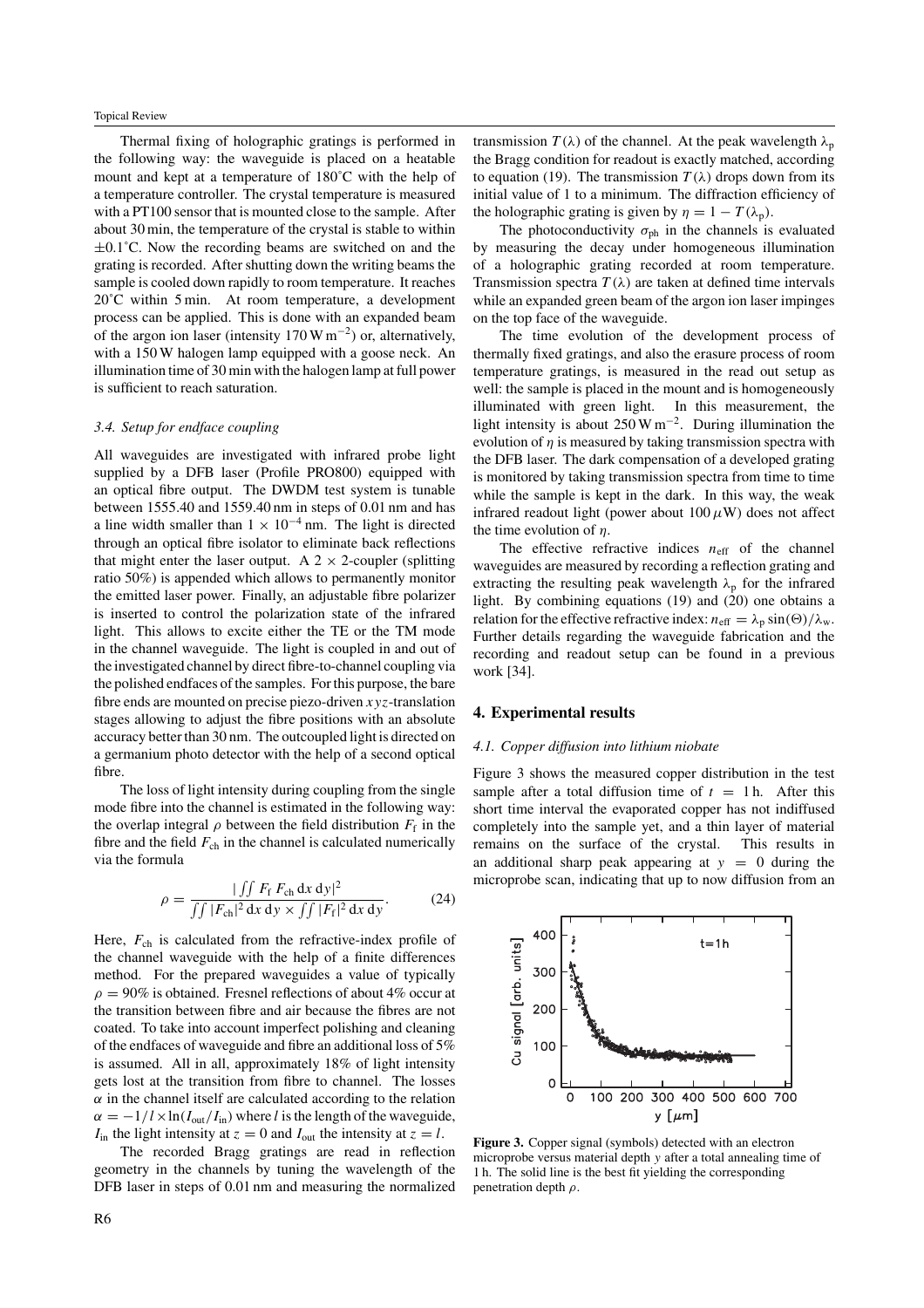undepleted source has taken place. After manually removing the surface peak from the measured copper signal the curve is well described by equation (12) if a constant value  $c_{\text{Cu}}^0$  is added to take into account the constant signal background. The solid line indicates the best fitting curve. In figure 4, the same measurement after a total diffusion time of  $t = 7$  h is presented. Here, the copper signal from the remaining layer has just vanished but the curve is still well described by equation (12). Diffusion from a depleted source would result in a Gaussian shaped curve. However, it does not describe the measured data very well. Figure 5 presents the square of the extracted diffusion lengths  $D_y^2$  versus the quadruple diffusion time 4*t*. According to equation (5) a linear fit yields the corresponding diffusion constant  $\mathcal{D}_y$ . For copper diffusion into LiNbO<sub>3</sub> along the *y*-axis at 1000˚C the following value is derived [31]:

$$
\mathcal{D}_{\text{Cu},y} = (1.0 \pm 0.2) \,\mu\text{m}^2\,\text{s}^{-1}.
$$

This is more than 500 times higher than the diffusion constant of iron under the same conditions that has been measured in a previous work:  $\mathcal{D}_{Fe, y}$  =  $(1.8 \pm 0.2) \times$  $10^{-3} \mu m^2 s^{-1}$  [32]. We also determined the diffusion constant of manganese ( $\mathcal{D}_{Mn,y} = (7 \pm 1) \times 10^{-3} \ \mu \text{m}^2 \text{ s}^{-1}$ ) and titanium  $(D_{\text{Ti. v}} = 4.4 \times 10^{-5} \mu \text{m}^2 \text{ s}^{-1})$  in y-cut LiNbO<sub>3</sub> under the same conditions [32]. The diffusion constant of copper is large enough to produce surface-doped waveguide substrates



**Figure 4.** Copper signal (symbols) detected with an electron microprobe versus material depth *y* after a total annealing time of 7 h. The solid line is the best fit yielding the corresponding penetration depth *ρ*.



**Figure 5.** Diffusion depths  $D_y^2$  extracted from the measurements versus quadruple time 4*t*. The solid line is a linear fit. The two dashed lines indicate the uncertainty in the determination of the diffusion constant, the horizontal lines represent error bars.

of useful impurity concentration for holography within a few hours of annealing time. This is of great advantage for minimizing surface deterioration of the material resulting from, e.g. lithium outdiffusion during long annealing times. It is also possible to homogeneously dope even volume crystals with a thickness of one or two millimeters by indiffusion of thin evaporated copper layers. For example, a uniform distribution of the copper in our test crystal results in a doping level of  $c_{\text{Cu}} = 2000 \text{ mol ppm}$ . This requires an annealing time of 50–100 h which is still acceptable. As a consequence, the photorefractive properties of copper-doped  $LiNbO<sub>3</sub>$  volume samples fabricated by the indiffusion method were investigated in [35].

The question remains whether the evaporated copper layer completely diffuses into the substrate. If this holds then the copper concentration can be easily calculated from the thickness of the evaporated layer. Layers of various thickness are evaporated onto 1 mm-thick pieces of *y*-cut LiNbO<sub>3</sub>. After that the samples are annealed for  $100h$  at  $1000^{\circ}$ C in air. Then the absolute value of the copper concentration in the crystals is determined with the help of atomic absorption spectrometry. The results are shown as circles in figure 6. Alternatively, the copper concentration can also be calculated from the known thickness of the evaporated layer  $\tau_{\text{Cu}}$ , the molar masses 63.55 g mol<sup>-1</sup> of copper and 147.85 g mol<sup>-1</sup> of LiNbO<sub>3</sub>, and the densities of copper (8.93 g cm<sup>-3</sup>) and LiNbO<sub>3</sub> (4.46 g cm−3). This yields the solid line in figure 6. Obviously, calculation and experimental results fit together very well. This shows that practically all of the copper ions diffuse into the host material. Thus, the precise knowledge of the evaporated layer thickness allows to easily predict the copper concentration in the sample.

#### *4.2. Surface topography: AFM measurements*

The surface profiles of some of the fabricated waveguides are investigated with an atomic force microscope (AFM) to get an impression of the quality of the guides after the indiffusion processes. Here, the  $8 \mu$ m-wide channels are scanned along the *z*-direction. The reconstructed surface topographies extend over an area of  $50 \times 50 \mu m^2$ . The results are shown in figure 7 for the waveguide K3 (19 nm Cu) and in figure 8 for the waveguide S4 (83 nm Cu). On the one hand, the surface of



**Figure 6.** Measured (symbols) and expected (lines) copper content of diffusion-doped  $LiNbO<sub>3</sub>$ : Cu volume crystals: copper concentration  $c_{\text{Cu}}$  versus thickness  $\tau_{\text{Cu}}$  of the evaporated copper layer.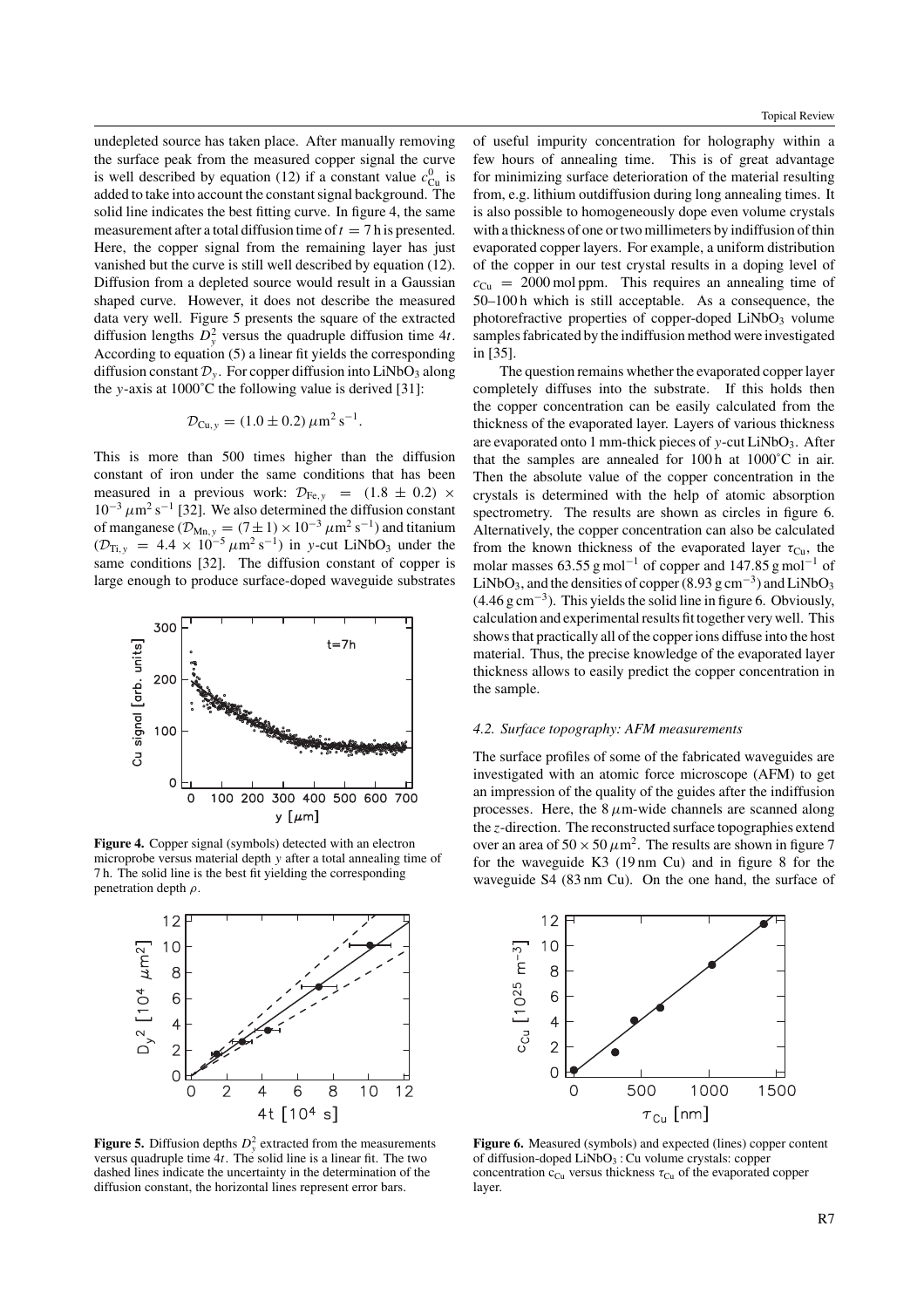

**Figure 7.** Surface profile of the sample 'K3' (19 nm Cu) measured with an AFM. The 8  $\mu$ m-wide channel is shown.



**Figure 8.** Surface profile of the sample 'S4' (83 nm Cu) measured with the AFM. Again the  $8 \mu$ m-wide channel is shown.

sample K3 looks similar to that of the undoped sample U3 that was used as a reference. Both are flat and smooth. On the other hand, the surface of the strongly copper doped sample S4 is very rough. For all samples we observe that during the indiffusion process the channels expand out of the surface. The generated difference in height between the titanium doped region and the undoped substrate is approximately 200 nm.

#### *4.3. Waveguide losses*

Figure 9 shows measurements of the optical density OD*<sup>y</sup>* of some of the prepared samples versus the probe light energy *E*. Here, the bulk samples are investigated along the *y*-direction with a free-space spectrometer. In each case, the corresponding curve for an undoped sample, which serves as a reference, has been subtracted to visualize the effect of the indiffused copper. This means that the curves give an impression of the influence of the dopant on the whole substrate material, not on the channel waveguides. The energy of the green light of the argon ion laser at 2.4 eV and the energy of the infrared light emitted by the DFB laser at 0.8 eV are marked on the energy scale. A magnification of 50 times has been used for the left part of the diagram. The measured spectra look very similar to those of conventionally fabricated  $LiNbO<sub>3</sub>$ : Cu volume crystals doped in the melt: the shoulder starting at approximately 2 eV (620 nm) is induced by the  $Cu<sup>+</sup>$  ions, whereas the small band centred around  $1.2 \text{ eV}$ 



**Figure 9.** Optical density OD*<sup>y</sup>* of the samples along the *y*-direction versus wavelength *λ* of the probe light.



**Figure 10.** Waveguide losses  $\alpha_{TM}$  of 6  $\mu$ m-wide channels versus copper concentration  $c_{\text{Cu}}$ . The probe light is TM-polarized and has a wavelength of  $\lambda = 1555.4$  nm. The dashed line is a guide for the eye.

(1030 nm) originates from the  $Cu^{2+}$  present in the samples. Both characteristics become more pronounced with increasing copper concentration. Especially the shoulder starting at 2 eV rises dramatically. For infrared light around 1550 nm no clear tendency is observed. In this range, we measure  $OD_v \leq 0.01$  for all samples. It is not appropriate to calculate absorption spectra  $\alpha(E)$  from  $OD_v(E)$  because the copper concentration is inhomogeneous along the *y*-direction. Figure 10 presents direct measurements of the waveguide losses  $\alpha_{TM}$ at a wavelength of 1555.4 nm versus the copper concentration  $c_{\text{Cu}}$ . Here, the 6  $\mu$ m-wide channels are investigated. In these samples, the copper diffusion was carried out under argon atmosphere, i.e. the samples are slightly reduced. The losses of the waveguides strongly depend on  $c_{Cu}$ . The undoped sample investigated for comparison shows by far the lowest loss. Here, a value of  $\alpha_{TM} = 0.02 \text{ cm}^{-1}$  is found, which is equal to a loss of only 0.09 dB cm−1. For the highest doping level  $\alpha_{TM} = 0.53 \text{ cm}^{-1}$  is measured which corresponds to a loss of 2.30 dB cm<sup>-1</sup>.

Figure 11 shows the waveguide losses for samples with equal copper doping level (38 nm Cu evaporated) but different reduction states of the indiffused copper. One sample (K5) was annealed in the common way under argon atmosphere. Another one (W3) was annealed in oxygen environment. Here, more copper ions have been transferred into the  $Cu^{2+}$  state. The third sample was annealed in vacuum atmosphere. In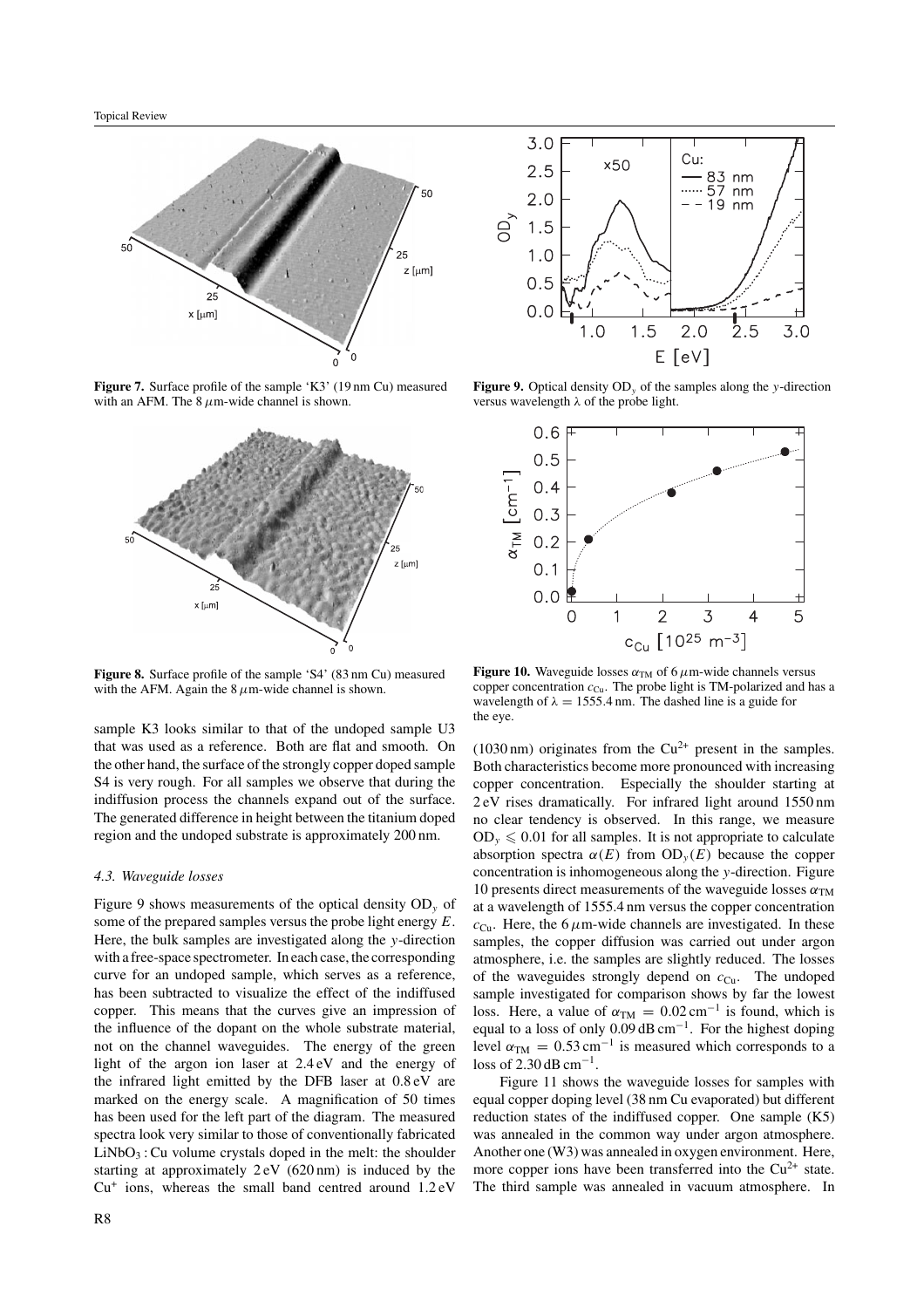

**Figure 11.** Waveguide losses  $\alpha_{TM}$  of samples with the same copper content but different reduction state of the copper versus optical density at 477 nm. The wavelength of the probe light is 1557 nm. The dashed line is a guide for the eye.

this way, more copper ions have been transferred into the Cu<sup>+</sup> state, which means that the sample is reduced more strongly. Consequently, the samples show a different optical density at 477 nm when measured with the free-space spectrometer along the *y*-axis. Figure 11 shows the light absorption  $\alpha_{TM}$ at 1554 nm in the channels versus the optical densities OD*<sup>y</sup>* at 477 nm. It is found that infrared light travelling in the oxidized sample suffers the highest losses, in contrast to the strongly reduced sample which shows the lowest absorption.

#### *4.4. Holographic reflection gratings: filter shapes*

Typical results of transmission scans of holograms recorded in the  $8 \mu$ m-wide channel of waveguide S6 are shown in the figures 12 and 13. Figure 12 shows the channel transmission after a 1.7 mm long grating has been recorded at room temperature for 60 min. The grating reaches a diffraction efficiency of 82% and a bandwidth (FWHM) of 0.48 nm. The solid line is a fit curve according to equation (16) yielding  $\Delta n = 4.4 \times 10^{-4}$ . For comparison, figure 13 shows the transmission scan of a 16.0 mm-long grating recorded in the same waveguide. This time, recording was performed for 1 min at room temperature. This grating reaches 77% diffraction efficiency and a bandwidth of 0.07 nm. Again, the solid line is a fit curve and yields  $\Delta n = 4.7 \times 10^{-5}$ .

Both, the experimental and theoretical dependence of the FWHM on the total grating length *d* for a grating with  $\eta = 80\%$ is presented in figure 14. The squares represent data measured with waveguide S6 and the solid line was calculated according to equation (16). Obviously, theory and experiment fit together fairly well.

To demonstrate the multiplexing capabilities of the fabricated channel waveguides three reflection holograms with a peak spacing of 0.8 nm are superimposed in the sample S6. The holograms are recorded one after the other, and the exposure times and recording angles are  $t = 16$  min and  $2\Theta = 93.87$ ° for grating (a),  $t = 4$  min and  $2\Theta = 93.93$ ° for grating (b),  $t = 1.5$  min and  $2\Theta = 93.99^{\circ}$  for grating (c). Each grating is 16.0 mm long. The resulting transmission spectrum  $T(\lambda)$  of the channel waveguide for the TM mode is plotted in figure 15. For the three gratings diffraction efficiencies of 84.9%, 96.7% and 95.2% are measured, respectively. The



**Figure 12.** Transmission *T* as a function of readout wavelength  $\lambda$  for a 1.7 mm long grating recorded in the waveguide S6. The recording time is 60 min at room temperature. The solid line is a fit curve.



**Figure 13.** Transmission *T* as a function of readout wavelength *λ* for a 16.0 mm long grating recorded in the waveguide S6. The recording time is 1 min at room temperature. The solid line is a fit curve.



**Figure 14.** Peak width FWHM of reflection gratings versus grating length  $d$  for holograms recorded in waveguide S6  $(\blacksquare)$  and theoretical values (——).



**Figure 15.** Three superimposed reflection holograms for infrared light in an 8*µ*m-wide channel in sample S6 (83 nm Cu). The normalized transmission *T* of the waveguide is shown versus the readout wavelength *λ*. A hologram spacing of 0.8 nm is realized.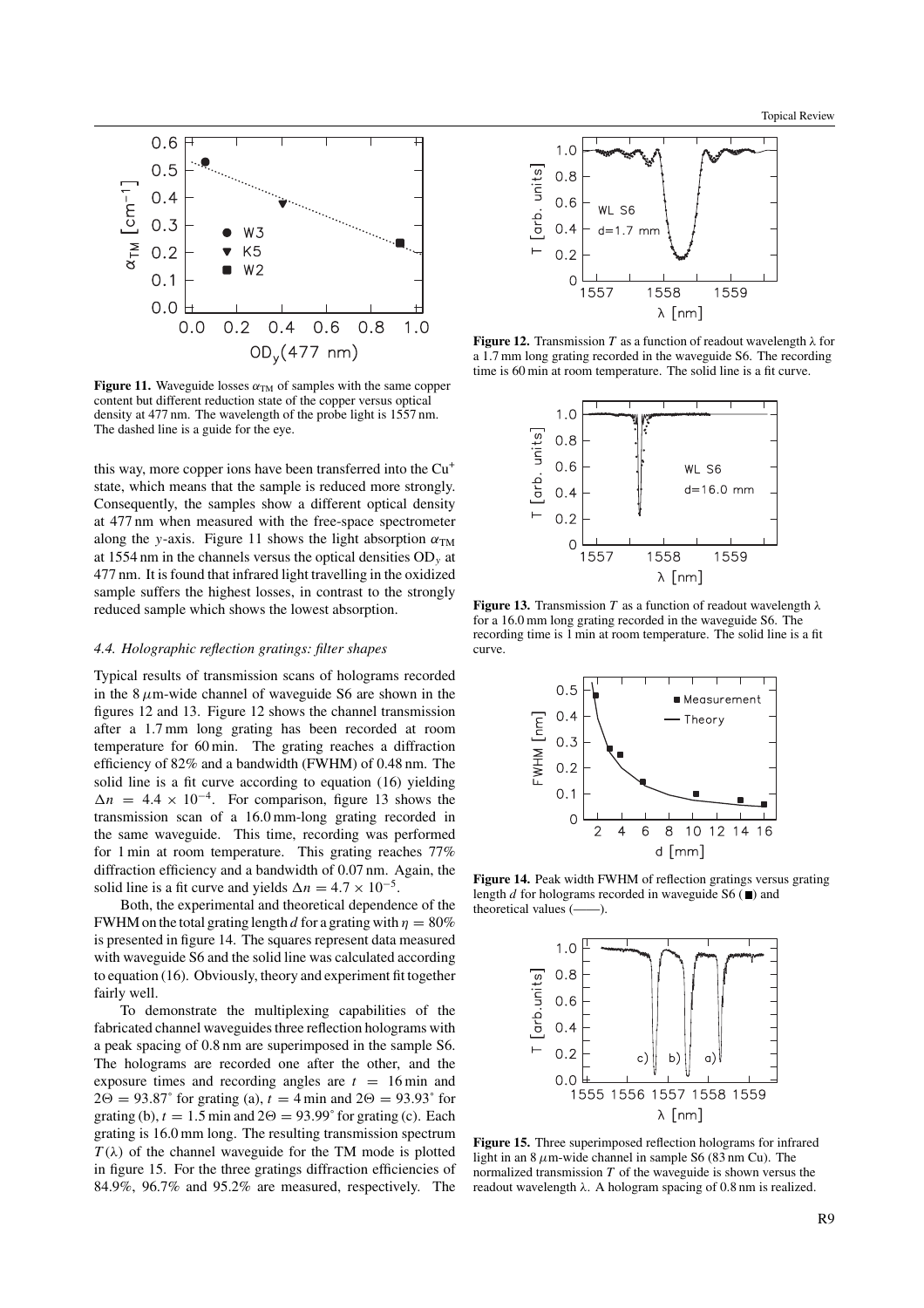corresponding peak wavelengths *λ*<sup>p</sup> are 1558.29, 1557.50 and 1556.68 nm. An important characteristic of these reflection gratings is the minimum peak width FWHM that can be obtained. Here, the peak widths of the three gratings are 0.12 nm, 0.15 nm and 0.09 nm, respectively.

#### *4.5. Effective refractive indices*

The fabrication of an integrated wavelength filter operating at a predefined peak wavelength *λ*<sup>p</sup> requires the knowledge of the effective refractive index  $n_{\text{eff}}$  of the guided mode in the channel waveguide. Then the appropriate recording angle is given by equations (19) and (20). The measured values  $n_{\text{eff}}$  for the  $8 \mu$ m-wide channel waveguides are presented in figure 16 versus the copper concentration  $c_{Cu}$ . In each case, the TM mode is excited. A slight increase of  $n_{\text{eff}}$  is observed for large copper doping levels. The corresponding substrate refractive index is  $n_{sub} = 2.2110$  (see below). The dashed line is a guide for the eye.

#### *4.6. Photorefractive properties*

In the next step, the fundamental photorefractive properties of the fabricated waveguides are investigated. Reflection gratings are recorded in various waveguides and read in the  $8 \mu$ m wide channels with infrared light. Long recording times lead to strong refractive-index changes. For waveguides of typically 16 mm in length, this results in a large uncertainty in the determination of  $\Delta n$ , because the diffraction efficiency of the hologram gets very close to  $\eta = 1$ . Consequently, for long recording times short gratings are desired and a narrow slit mask is placed on top of the waveguide during recording. This allows to keep the diffraction efficiency of the grating well below  $\eta = 1$  and the corresponding refractive-index change can be calculated precisely. Figure 17 shows the results for waveguides with three different copper concentrations but equal argon diffusion atmosphere. The measured refractive-index change  $\Delta n$  versus recording time *t* is presented, extracted from the filter shapes by fits according to equation (16). Here, the solid lines represent monoexponential fits following equation (13). The saturation values of  $\Delta n$ , extracted from these fit curves, are shown versus  $c_{\text{Cu}}$  in figure 18. A linear dependence is observed, indicated by the solid line.



**Figure 16.** Effective refractive index  $n_{\text{eff}}$  of the TM mode in an  $8 \mu$ m-wide channel extracted from the holographic measurements versus copper concentration  $c_{Cu}$  in the channels. The dashed line is a linear fit.

The photoconductivity  $\sigma_{ph}$  in the channels is determined by measuring the decay of reflection holograms under homogeneous illumination with green light. Transmission scans are taken from time to time and the corresponding refractive-index modulation is calculated. All curves  $\Delta n(t)$  are well fitted by single exponentials according to equation (14). The extracted values  $\sigma_{ph}$  for selected samples are plotted in figure 19 versus the intensity *I* of the green erasure light in the channels. Each data set is described well by a linear fit: the photoconductivity of  $LiNbO<sub>3</sub>$ : Ti channel waveguides doped by copper indiffusion depends linearly on the light intensity.

#### *4.7. Thermal fixing of holograms*

A holographic grating written at room temperature is not stable enough for most applications. The dark conductivity in the



**Figure 17.** Light-induced refractive-index modulation versus recording time *t* for selected copper-doped channel waveguides. The curves are mono-exponential fits.



**Figure 18.** Saturation values  $\Delta n_s$  of the refractive-index modulation induced by the green recording light in the channel waveguides versus copper concentration  $c_{Cu}$ . The solid line is a linear fit.



**Figure 19.** Photoconductivity  $\sigma_{ph}$  of some investigated channel waveguides versus intensity *I* of the green erasure light. The lines are linear fits.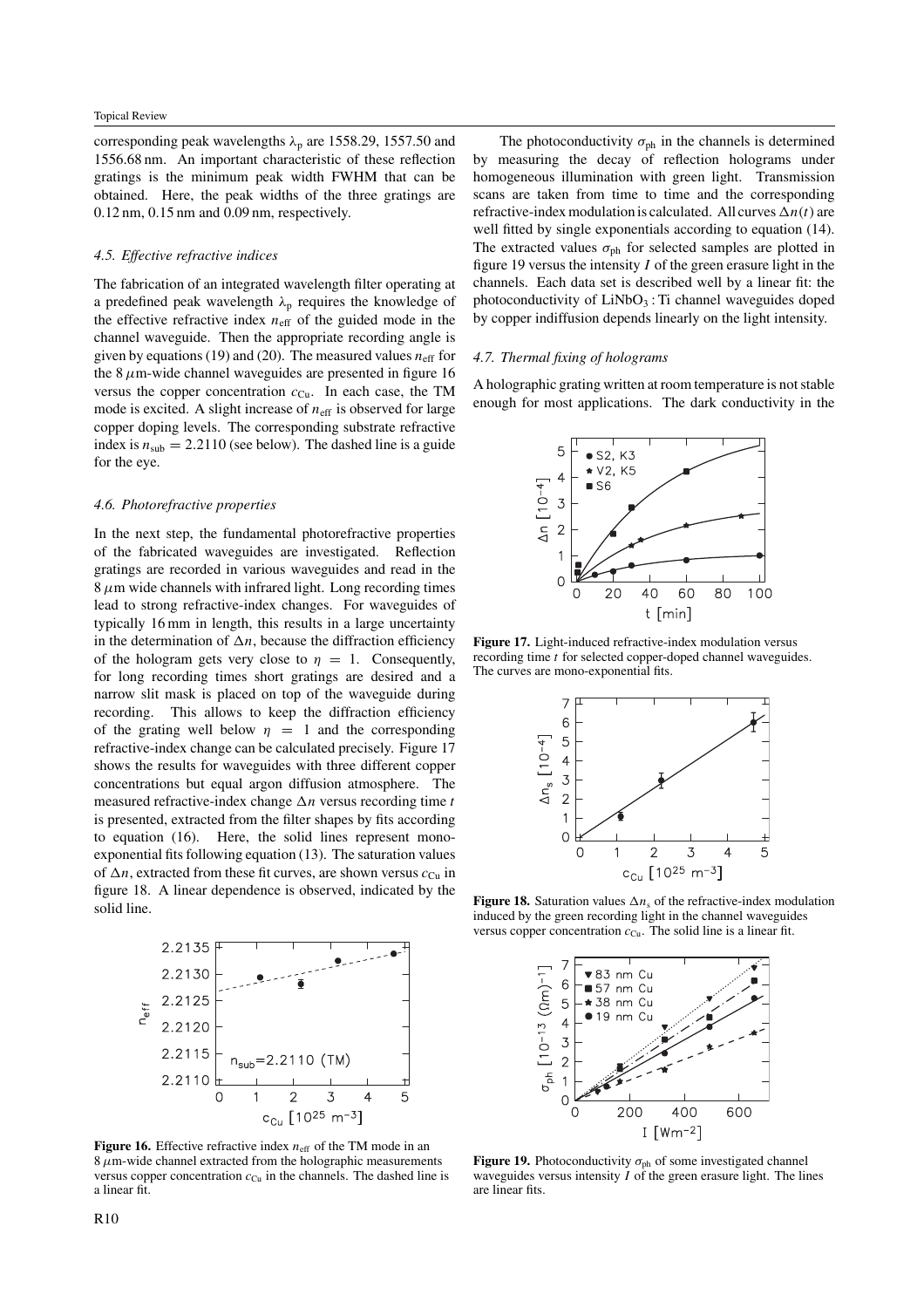channel waveguides is not negligible and a slow decay of the diffraction efficiency of a recorded hologram is observed. The decay time observed in our samples with lowest doping level is in the range of 6 month, whereas the decay time for the highest doping level is just a few days. Nevertheless, the technique of thermal fixing yields quasi-permanent holograms.

Thermal fixing works in the fabricated copper-doped  $LiNbO<sub>3</sub>$  waveguides, too. First a reflection grating is recorded for 60 min at 180˚C in the 'oxidized' waveguide W3. After cooling down to room temperature a transmission spectrum  $T(\lambda)$  of the 8  $\mu$ m-wide channel is taken. The result is shown in the upper part of figure 20. At this stage, only a very small Bragg peak is observed. This is the well expected behaviour from the theory of thermal fixing in doped  $LiNbO<sub>3</sub>$  volume crystals [36–38]. Now the fixed hologram is revealed by a homogeneous illumination with green light until saturation occurs. The resulting transmission curve  $T(\lambda)$  is shown in the bottom part of figure 20. As expected, a strong Bragg peak appears. In this plot, the filter shape already shows a 'flat top'. From a fit curve according to equation (16) a refractive-index modulation of  $\Delta n = 2.0 \times 10^{-4}$  in the channel is deduced.

In a next step the 'reduced' waveguide T4 is investigated. In contrast to the sample W3 this sample was annealed in argon atmosphere. Furthermore, the copper concentration in the channel is more than two times higher. A grating is recorded for 120 min at 180˚C. Directly after cooling down a transmission spectrum is taken. Figure 21 again shows the result for the 8*µ*m-wide channel. A strong Bragg peak is identified and the measured diffraction efficiency reaches 96% at a centre wavelength of  $\lambda = 1557.81$  nm. The filter shape is very sharp and the line width (FWHM) is less than 0.09 nm. It is stressed that until now no development process has been applied to the sample.

Now the fixed grating in the sample T4 is revealed with green light. The measured time evolution of the refractiveindex modulation  $\Delta n$  is presented in figure 22. It first drops down rapidly, then passes through a minimum, and finally reaches a steady state after around 5000 s. This saturation value is smaller than the initial value  $\Delta n_0$ . The solid line is a



**Figure 20.** Transmission *T* before and after the development process versus readout wavelength *λ* for a grating recorded for 60 min in the oxidized waveguide W3.

fit curve following a simple model presented below. The fact that the refractive-index change after development is smaller than the initial one is exactly the opposite of what one expects from the common theory of thermal fixing.

Finally the developed refractive-index grating is kept at room temperature in the dark and the time evolution of  $\Delta n$ , resulting from the non-negligible dark conductivity in the sample, is monitored over a total time of 250 h. The data is shown in figure 23. Again  $\Delta n$  first decreases, passes through a minimum and grows again until saturation occurs. Now the saturation value is larger than the start value. The solid line is again a fit curve according to the model presented below. It is remarkable that the start and end values practically coincide



**Figure 21.** Transmission *T* versus readout wavelength *λ* for a grating recorded for 120 min in the reduced waveguide T4 before the development process.



**Figure 22.** Time evolution of the refractive-index modulation  $\Delta n$ during the development of the fixed grating in waveguide T4. The solid line is a fit according to equation (25).



**Figure 23.** Time evolution of the refractive-index modulation  $\Delta n$  in the dark for the grating in waveguide T4. The solid line is a fit according to equation (26).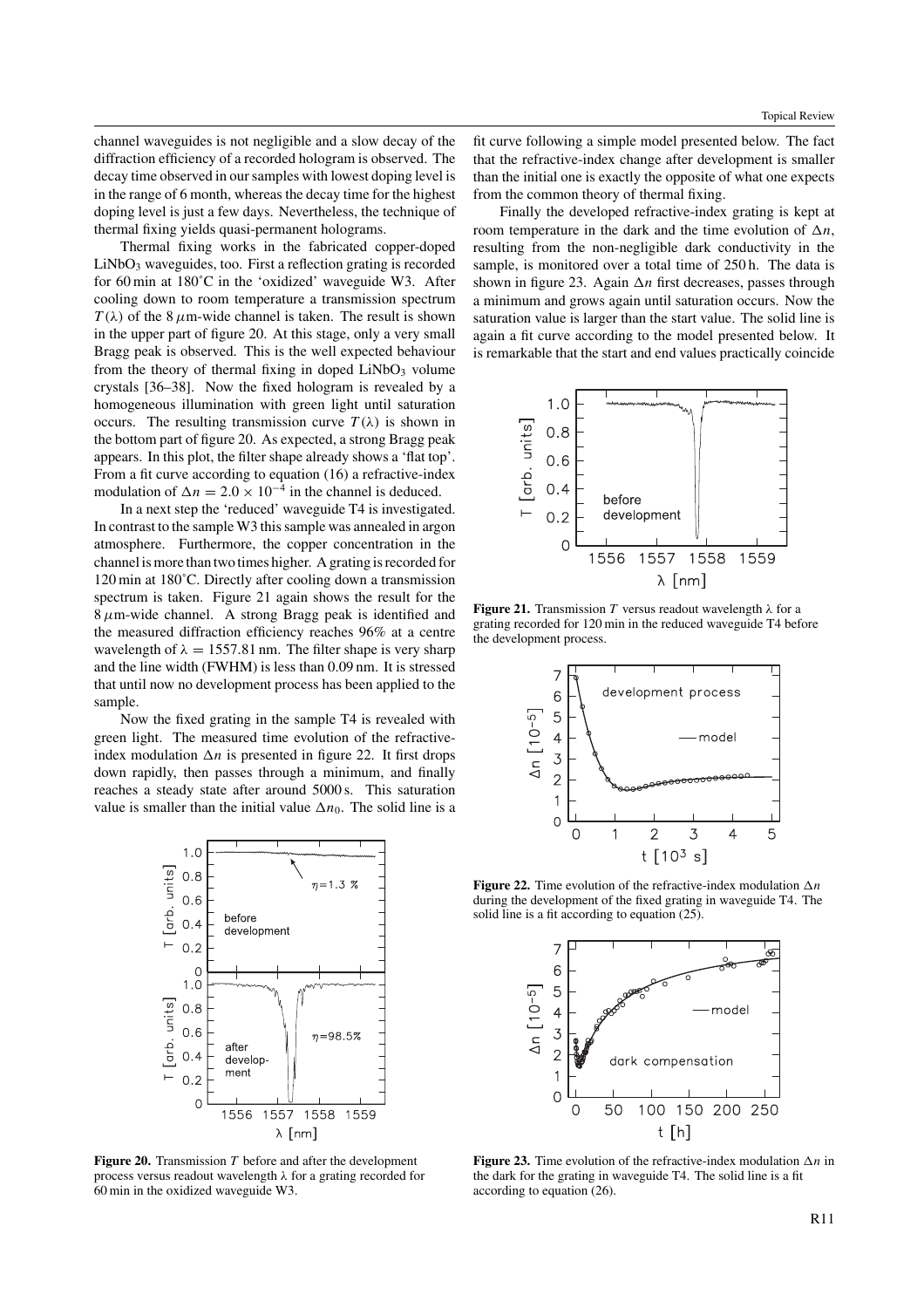

**Figure 24.** Permanent refractive-index modulations  $\Delta n_0$  obtained without development versus recording time *t* for the investigated reduced channel waveguides. The lines are guides for the eye.

with those obtained from the development process: when the revealed grating is kept in the dark  $\Delta n$  evolves back to its initial value before the development process. In the dark the initial value  $\Delta n_0$  is stable: after more than one year we checked the filter shape of an undeveloped grating with  $\eta = 90\%$  in the sample S5 and found no measurable decay of the diffraction efficiency. This effect has not been described in literature so far and is extremely interesting for long-term holographic storage.

The presented time evolution of  $\Delta n$  either under homogeneous illumination and in the dark is similar for all 'reduced' waveguides that are investigated. Directly after recording a pronounced refractive-index modulation is already found in the channels, resulting in a strong Bragg peak for the infrared probe light. When the sample is kept long enough in the dark after development of the grating it tends to restore its initial value measured directly after recording. Figure 24 shows these initial refractive-index modulations  $\Delta n_0$  for the investigated 'reduced' waveguides versus the recording time *t*. The values grow with the recording time and with the copper concentration in the channels. The data for the samples K5, S3, and S5 are well fitted by single exponentials with a time constant around 60 min (dashed lines in figure 24). The values obtained with the sample T4, which has the strongest dopant concentration, still grow almost linearly over the investigated time interval (solid line).

#### *4.8. Switching of Bragg gratings utilizing external electric fields*

In the following, we investigate polarization tuning and electrical switching of the fabricated filters by applying external electric fields. A reflection grating is recorded at room temperature in the waveguide X1-5. The recording time is 2 min. The sample is mounted into the readout setup and a transmission scan is performed. A strong Bragg peak appears, the diffraction efficiency for the infrared light reaches 97.6%. However, the centre wavelength  $\lambda_p$  of the reflection hologram depends on the polarization state of the readout light: for the TE mode  $\lambda_p$  it is about 0.1 nm larger than for the TM mode. This is a disadvantage for many applications in telecommunication because optical fibre networks use unpolarized light. Obviously, the goal is to let the integrated component work polarization independently, too. Here, electro-optic materials offer a unique opportunity: with



**Figure 25.** Centre wavelength *λ* for the TE and the TM mode versus external electric field *E*. The solid lines are linear fits.

the use of external electric fields, the refractive index of the material, and thus the propagation constant of the guided mode, can be increased or decreased, depending on the sign of the applied electric field. This allows to tune the centre wavelength of the recorded hologram to a larger or smaller value.

For this purpose, plane parallel electrodes are deposited on the waveguide X1-5 next to the  $6 \mu$ m-wide channel. The electrodes are contacted and a constant voltage is applied. For various voltages transmission scans of the channel are performed, both with the TE and the TM mode. Figure 25 shows the extracted centre wavelength  $\lambda_p$  versus the external electric field *E* in the channel, calculated according to equation (23). We find that  $\lambda_p$  depends linearly on *E*. The shift for the TE mode is opposite to the shift for the TM mode. Consequently, there exists a defined value of *E* where the centre wavelengths for the TE and the TM mode coincide, thus realizing a filter that works polarization independently. In our experiment this occurs when a field of  $3 \text{ kV mm}^{-1}$  strength is applied to the channel waveguide.

#### *4.9. Thermal tuning of Bragg gratings*

Fine tuning of the centre wavelength of a Bragg grating in a channel waveguide is also possible by adjusting the temperature of the unit. For example, devices for telecommunication often use thermoelectric coolers to control their temperature and keep their parameters in specification. However, the speed of thermal tuning is low and cannot be compared to that of tuning via the electro-optic effect. To measure the response of a grating in a  $LiNbO<sub>3</sub>$  channel waveguide on the temperature of the environment, a 16 mmlong waveguide with a thermally-fixed Bragg grating is connected permanently with an input and an output optical fibre [39]. The fibres are glued to the  $LiNbO<sub>3</sub>$  substrate with an ultraviolet sensitive adhesive after adjusting them to the correct position with a piezo-controlled *xyz* translation stage. Then the device is placed into a small oven precisely controlled by a PID controller. The temperature is adjusted carefully to different values, and after a sufficiently long waiting time a transmission scan of the device is performed. Figure 26 shows the resulting centre wavelength  $\lambda_p$  for the TM mode as a function of the temperature  $T$ . Over the investigated temperature interval from 295 to 328 K a linear dependence is observed. From a linear fit the tuning coefficient  $\alpha$  for the temperature response of the device is calculated:

$$
\alpha_3 = (4.5 \pm 0.5) \times 10^{-6} \,\mathrm{K}^{-1}.
$$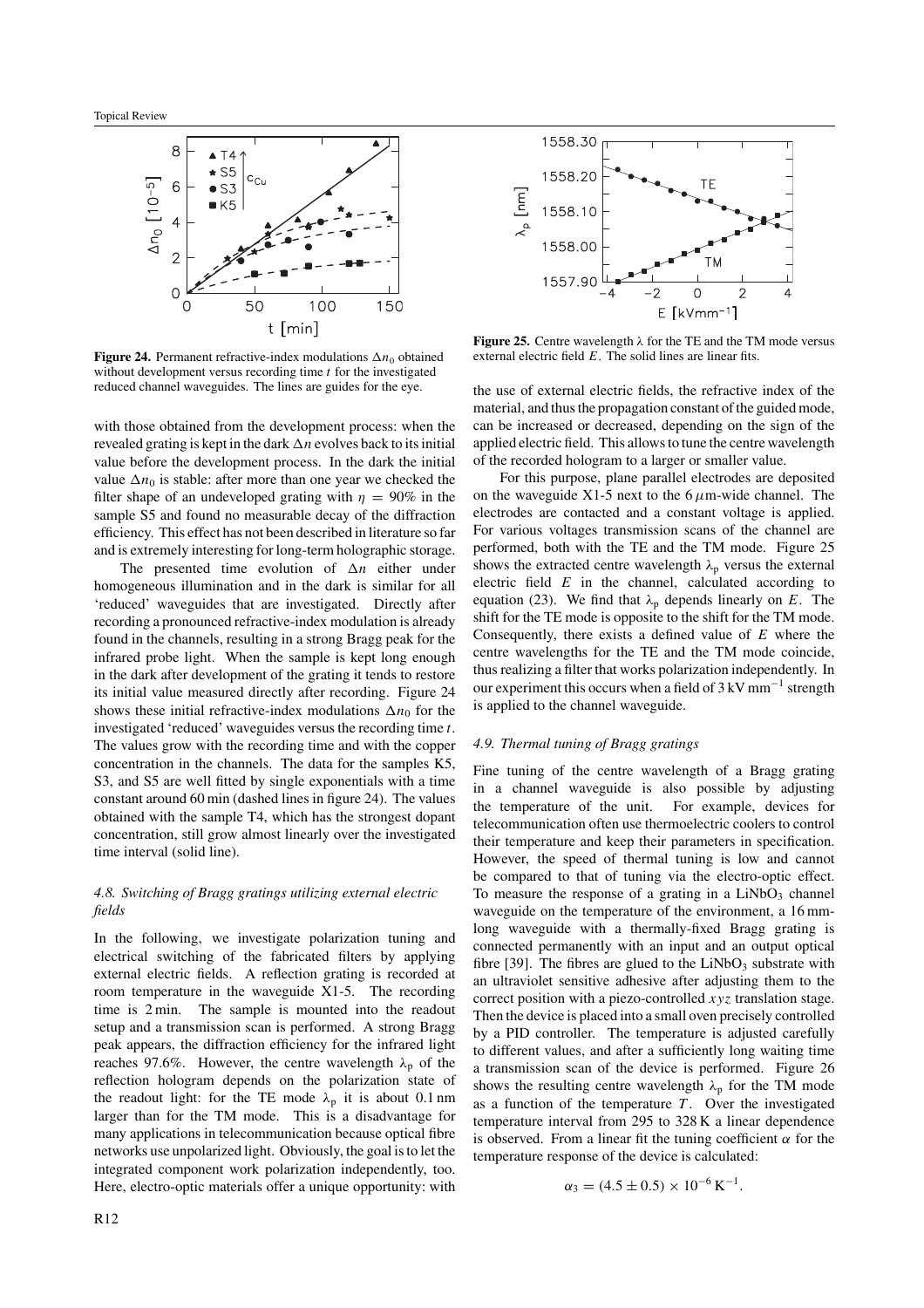

**Figure 26.** Centre wavelength  $\lambda_p$  for the TM mode versus temperature *T* . The solid line is a linear fit.

Here, the subscript 3 means the thermal response along the *c*-axis of the LiNbO<sub>3</sub> substrate. With this value the centre wavelength can be derived according to the relation  $\lambda = \lambda_0 (1 + \alpha_3 \Delta T)$ , with  $\Delta T$  as the corresponding temperature difference and  $\lambda_0$  as the starting centre wavelength.

#### **5. Discussion**

#### *5.1. Waveguide losses and optical density*

The increased losses of the copper doped channel waveguides around 1550 nm are caused by two effects. Figures 7 and 8 indicate that the surface roughness rises strongly for high copper doping levels in the channels. This may originate from an increased outdiffusion of lithium ions [40] during the indiffusion of thick layers of copper. As a result, for highly doped samples light gets lost due to strong scattering through the channel surface. As a second effect, absorption of the infrared light in the channel resulting from the presence of  $Cu<sup>2+</sup>$  has to be taken into account, too. The absorption band around 1.1  $\mu$ m still extends to 1.55  $\mu$ m. This is indicated by the strong increase of the waveguide loss  $\alpha_{TM}$  already for a low copper doping level, as shown in figure 10.

There is substantial hope that the losses of the waveguides can be significantly decreased if the copper indiffusion is performed in a highly reducing environment, e.g. in vacuum atmosphere. This lowers the number of  $Cu^{2+}$  centres in the channels and consequently the absorption band at  $1.1 \mu$ m. This effect already shows up in figure 11, where the losses for samples with different reduction state of the copper ions but equal total copper concentration are investigated. The oxidized sample has the smallest  $Cu<sup>+</sup>$  content, thus it shows the lowest optical density in the visible at 477 nm. However, it has the largest Cu<sup>2+</sup> content, so its absorption in the infrared at 1.55  $\mu$ m is maximal. For the sample W3 the situation is vice versa. This can be easily understood because it was indiffused in vacuum atmosphere, which turns more copper ions into the reduced  $Cu<sup>+</sup>$  state, thus lowering the number of  $Cu<sup>2+</sup>$  centres.

#### *5.2. Holographic measurements*

Figure 16 shows that the effective refractive indices  $n_{\text{eff}}$  of the TM mode in the investigated 8  $\mu$ m-wide channel waveguides range from 2.2127 to 2.2134. Obviously, the refractive index of the substrate material must be below these values. An interpolation of data from [41] yields the ordinary refractive index of undoped LiNbO<sub>3</sub> at 1557 nm, which is  $n_0 = 2.2110$ . This means that the refractive-index increase for the TM mode induced by the indiffused titanium is about  $2 \times 10^{-3}$ .

An additional small increase of  $n<sub>eff</sub>$  appears for large copper doping levels. As  $c_{Cu}$  is practically constant in the channels (figure 2) this suggests that the indiffused copper slightly enhances the refractive index  $n_0$  of the substrate. However, this increase induced by the presence of copper is very small compared to the influence of the indiffused titanium. It may already be in a range where an unavoidable tolerance during waveguide fabrication can significantly affect the experimental results.

As a further test, the intensity distribution at the rear endface of the channel waveguides is imaged onto an infrared camera system to check if the indiffused copper induces an additional planar waveguide at the surface of the doped region of the samples. However, this is not the case. Even for the highest copper doping level no guided light is observed next to the titanium-indiffused channels. This holds for both polarization states of the infrared light.

According to figure 19 the photoconductivity of the investigated waveguides rises linearly with the light intensity. The same dependence is predicted by the one-centre model. Thus, only the copper ions are responsible for the photorefractive effect in the waveguides, an influence of the titanium ions defining the channels is not observed. No obvious relation between the slope  $\sigma_{ph,0} \equiv \sigma_{ph}/I$  and  $c_{Cu}$  is observed. The values for  $\sigma_{ph,0}$  extend from 5.3 × 10<sup>-16</sup> to  $10.7 \times 10^{-16}$  m V<sup>-2</sup>. This is in fairly good agreement with data obtained for homogeneously doped volume crystals containing roughly the same amount of copper [35].

The second prediction of the one-centre model,  $\Delta n_s \propto$  $c_{\text{Cu}^{2+}}$ , cannot be checked directly because the total Cu<sup>2+</sup> content in the channels is unknown. If we assume that the reduction state  $c_{\text{Cu}^{+}}/c_{\text{Cu}^{2+}}$  only slightly differs from sample to sample, which can be justified by the equal annealing treatment of all waveguides,  $\Delta n_s$  should also increase linearly with the total copper concentration  $c_{\text{Cu}}$ . This linear dependence is observed in figure 18. The maximum values of  $\Delta n_s$  coincide with those of highly copper- or iron-doped  $LiNbO<sub>3</sub>$  volume crystals [35, 42]. This means that the indiffused titanium ions do not lead to any significant decrease of the achievable light-induced refractive-index change.

For applications like wavelength filtering a high diffraction efficiency is required. From equation (18) one obtains that a refractive-index modulation of  $\Delta n = 1.3 \times 10^{-4}$ yields a theoretical diffraction efficiency of  $\eta = 99.9\%$  for a 16 mm-long grating. This is equal to a rejection ratio of 30 dB for the peak wavelength  $\lambda_p$ . Figure 18 shows that this can already be realized with a moderate copper doping level. If a substantial data stream, e.g. on a 2.5 or  $10$  Gbit<sup>-1</sup> transmission system, is to be passed through the filter, a filter shape following a 'flat top' function is desired. This behaviour is observed for the strong grating fixed in the waveguide W3, shown in figure 20.

#### *5.3. Model for thermal fixing*

To explain the observed time evolution of the refractiveindex modulation of thermally fixed gratings in the 'reduced'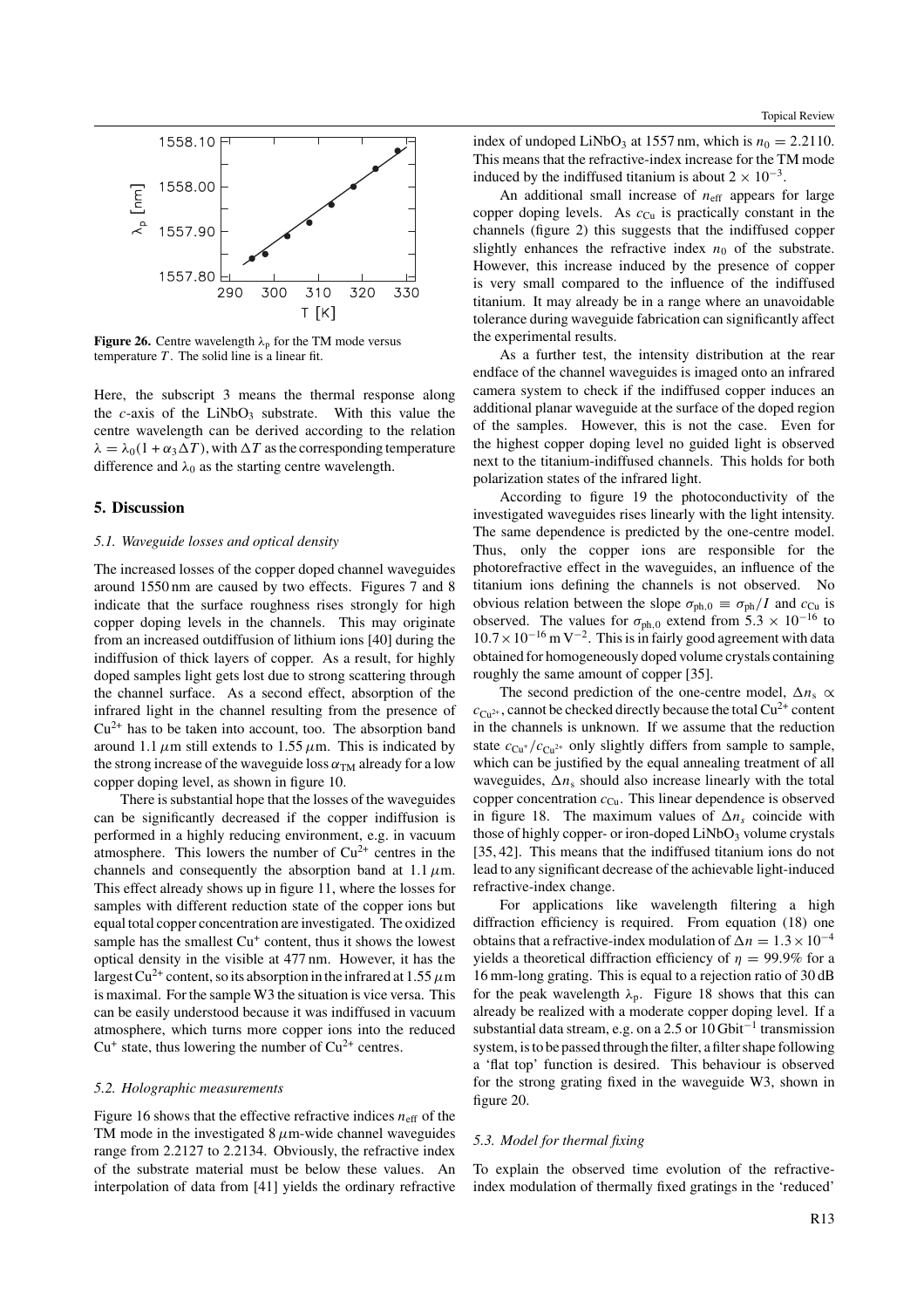samples, either under homogeneous illumination or in the dark, it is assumed that the measured values for  $\Delta n$  result from a superposition of two different refractive-index gratings,  $\Delta n_c$ and  $\Delta n_{\rm b}$ , that are simultaneously present in the waveguides [43]. The two gratings are nearly 180˚ out of phase. The small angle mismatch to  $180^\circ$  is labelled  $\varphi$ . The first grating,  $\Delta n_c$ , grows already during the high temperature recording and remains constant after the sample has cooled down again. At room temperature this grating is insensitive to photoactive light. In particular, this means that even the revealing light shining on the sample does not change  $\Delta n_c$ . In contrast, the second grating  $\Delta n_{\rm b}$  is just generated during the development process. While the sample is illuminated homogeneously,  $\Delta n_b$ grows exponentially with a time constant  $\tau_1$  until saturation. From this model the time evolution for the development process is derived:

$$
\Delta n(t) = \left\{ \left[ \Delta n_c - \Delta n_b^0 \cos \varphi \left( 1 - \exp \left( -\frac{t}{\tau_1} \right) \right) \right]^2 + \left[ \Delta n_b^0 \sin \varphi \left( 1 - \exp \left( -\frac{t}{\tau_1} \right) \right) \right]^2 \right\}^{1/2}.
$$
 (25)

The solid line in figure 22 is a corresponding fit to the measured data, which yields

$$
\Delta n_c = 7.0 \times 10^{-5}
$$
,  $\Delta n_b^0 = 8.3 \times 10^{-5}$ ,  
\n $\varphi = 12.6^\circ$  and  $\tau_1 = 770 \text{ s}$ .

To describe the dark evolution of  $\Delta n$  after the development process it is assumed that the grating  $\Delta n_b$  is erased according to a stretched exponential function, whereas the grating  $\Delta n_c$ remains again constant. The model predicts a time evolution in the dark following the relation:

$$
\Delta n(t) = \left\{ \left[ \Delta n_{\rm c} - \Delta n_{\rm b}^0 \cos \varphi \exp \left( -\left(\frac{t}{\tau_2}\right)^\gamma \right) \right]^2 + \left[ \Delta n_{\rm b}^0 \sin \varphi \exp \left( -\left(\frac{t}{\tau_2}\right)^\gamma \right) \right]^2 \right\}^{1/2}.
$$
 (26)

The corresponding fit is shown in figure 23 as a solid line. For  $\gamma = 1$  (mono-exponential decay) a convincing fit to the measured data is impossible. The best coincidence is found with the parameters  $\Delta n_c = 7.0 \times 10^{-5}$ ,  $\Delta n_b^0 = 9.3 \times 10^{-5}$ ,  $\varphi = 12.4^{\circ}$ ,  $\tau_2 = 37.7$  h and  $\gamma = 0.53$ . The values for  $\Delta n_c$ ,  $\Delta n_b^0$  and  $\varphi$  agree very well to those found for the development process.

The time evolution of the grating  $\Delta n_b$  can be well explained as that of a photovoltaic grating. In  $LiNbO<sub>3</sub>$  crystals the photovoltaic effect is the main charge driving force. During the fixing process a deep modulation of the  $Cu<sup>+</sup>$  traps arises because the space charge field is permanently compensated by screening ions that are mobile at high temperatures [26]. After cooling down the homogeneous illumination generates modulated photocurrents resulting from the deep modulation of the Cu<sup>+</sup> traps. Now a space charge field builds up that modulates the refractive index via the electro-optic effect and the grating  $\Delta n_b$  appears.

After the development process the photovoltaic grating  $\Delta n_{\rm b}$  is slowly erased via the dark conductivity of the material. Recently, the dark erasure of holograms recorded in  $LiNbO<sub>3</sub>$ : Fe at room temperature has been found to follow a stretched exponential function [44]. This is the same type of function used for the model describing the dark compensation.

The permanent grating  $\Delta n_c$  is most likely attributed to the copper ions in the samples. This conclusion is based on the fact that the measured permanent gratings  $\Delta n_c$  are uniquely found in  $LiNbO<sub>3</sub>$ : Cu and not in  $LiNbO<sub>3</sub>$ : Fe crystals. If the grating  $\Delta n_c$  was formed by a deep modulation of protons during the fixing process it should also be present in  $LiNbO<sub>3</sub>$ : Fe, which is not the case. There are two possibilities for the copper ions to generate the grating  $\Delta n_c$ . First the deep modulation of  $Cu^+$  and  $Cu^{2+}$  can already lead to materialchanges that cause a measurable sinusoidal refractiveindex change in the samples. If enough ions are present for charge compensation, the modulation degree of  $Cu<sup>+</sup>$  can reach almost a value of one. Furthermore, it is not established that protons, like in  $LiNbO<sub>3</sub>$ : Fe, are responsible for the compensation of the space charge field during thermal fixing in LiNbO<sub>3</sub>: Cu. The diffusion constant of copper in LiNbO<sub>3</sub> is nearly 500 times larger than that of iron under the same conditions. Furthermore, in our experiments the period of the recorded Bragg gratings is only about 350 nm. Therefore, the distance the compensating ions have to move during the high temperature recording is relatively small. If one takes into account that during thermal fixing the ions also drift in a strong space charge field it might be possible that the  $Cu^{2+}$  ions themselves, and not only protons, act as the compensating ions. This means that the copper concentration itself is modulated during thermal fixing, not only the distribution of the  $Cu<sup>+</sup>$  and the  $Cu^{2+}$  ions.

It can be ruled out that  $\Delta n_c$  results from an absorption grating formed during the recording process.  $Cu^{2+}$  introduces an absorption band around  $1.1 \mu m$  in LiNbO<sub>3</sub> and it might be argued that an absorption grating for the infrared light is formed. The absolute diffraction efficiency *η*abs of a reflection grating of this kind, taking into account absorption losses in the sample, is limited to 7.2% [24]. Here, *η*abs is defined as the ratio  $I_d/I_r$ , where  $I_d$  is the intensity of the diffracted beam and *I*<sup>r</sup> the intensity of the readout beam impinging on the sample. From a direct measurement with an undeveloped reflection grating thermally-fixed for 140 min in the sample T4 we find a far higher value of  $\eta_{\text{abs}} = (55 \pm 10)\%$ .

In the next step the phase shift between the two gratings is discussed. During homogeneous illumination electrons are excited from  $Cu<sup>+</sup>$  ions into the conduction band. In doped  $LiNbO<sub>3</sub>$  the drift length for electrons is small. Therefore the charge distribution  $\rho$  originating from trapped electrons has a phase shift of 90° to the Cu<sup>+</sup> distribution. The resulting space charge field is deduced from Maxwell's equation  $\text{div } E = \rho / \epsilon \epsilon_0$ . This introduces again a phase shift of 90° for the developed space charge field and consequently for the grating  $\Delta n_b$ . Finally, this means that  $\Delta n_b$  and the Cu<sup>+</sup> distribution have a phase shift of 180˚.

If the grating  $\Delta n_c$  results from material changes caused by a redistribution of the copper ions it can be either in phase or counter phase to the Cu<sup>+</sup> distribution. Assuming that it is in phase this fits to the model very well. This means that  $\Delta n_{\rm b}$ and  $\Delta n_c$  ideally have a phase shift of 180°, equivalent to  $\varphi = 0$ in our model. From the measurement we find that the angle  $\varphi$  is not exactly zero. This can be understood if one takes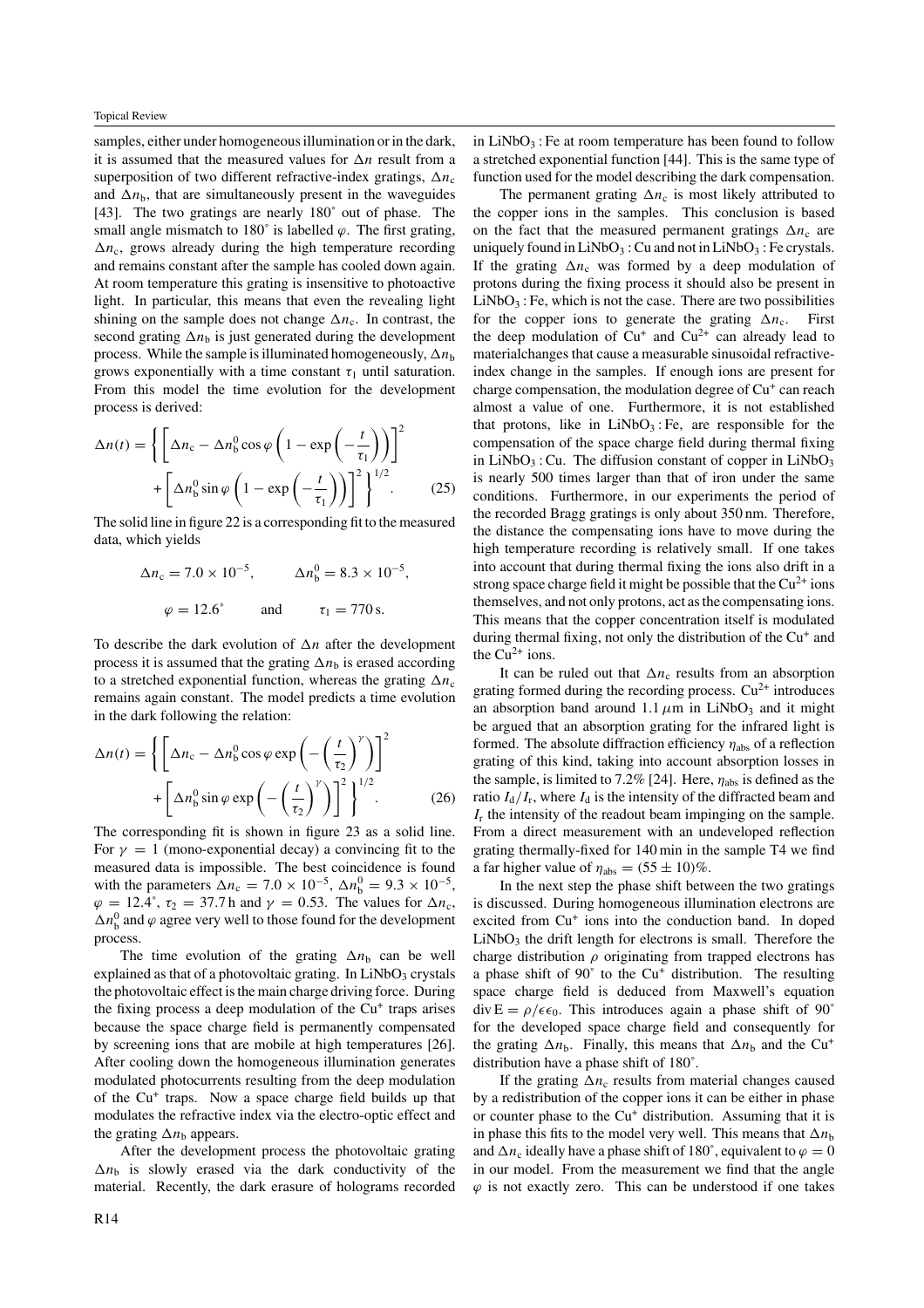into account that for the small grating periods of about 350 nm a diffusion grating can not in any case be neglected versus the strong photovoltaic grating. From the relations  $E_{\text{diff}} =$  $k_B T K/e$  [45, 46] and  $\Delta n_{\text{diff}} = -0.5n^3 r E_{\text{diff}}$  a maximum strength of  $\Delta n_{\text{diff}} = 1.7 \times 10^{-5}$  is calculated for the diffusion grating. Here, *T* is the temperature,  $K = 2\pi/\Lambda$  the spatial frequency, *n* the refractive index and *r* the appropriate element of the electro-optic tensor. In  $LiNbO<sub>3</sub>$  the diffusion and the photovoltaic grating have a phase shift of 90˚ [45, 46]. Thus, if  $\Delta n_{\text{diff}}$  participates in  $\Delta n_{\text{b}}$ , it induces the small phase shift  $\varphi \neq 0$ .

#### *5.4. Electric fields: switching of gratings and electro-optic coefficient*

From the above experiments with applied external electric fields it is found that the centre wavelength  $\lambda_p$  of a recorded reflection grating can be tuned by adjusting the applied voltage. Hereby, the centre wavelength for the TE mode and the TM mode is shifted in the opposite direction and there exists a point where they both coincide. Consequently, the applied electric field allows to switch the grating 'on' or 'off' for a specific wavelength of the infrared light. Modern telecommunication networks use a set of, e.g. 40 channels between 1520 and 1570 nm that are separated by gaps of 100 GHz, which is about 0.8 nm. Furthermore, there is a tendency to move towards 50 GHz or even 25 GHz systems. Switching a Bragg grating to the 'on' state means that the field *E* is properly selected to match  $\lambda_p$  for the TE and the TM mode on a predefined wavelength channel. On the other hand, the 'off' state uses a value of *E* that switches  $\lambda_p$  for the TE mode to one side next to the wavelength channel, and for the TM mode to the other side. So the grating is 'hidden' for the WDM network because none of its channels fulfills the Bragg condition. As a consequence, all wavelength channels pass the device unaffected. The switching speed of such a device can be extremely fast, because the electro-optic effect follows the applied electric field instantaneously.

Furthermore, the experimental results presented in figure 25 allow to calculate the magnitude of the involved linear electro-optic coefficient in the channel waveguide. In this special experiment, we use channels directed along the *z*-axis in an  $x$ -cut  $LiNbO<sub>3</sub>$  sample. The electrodes are deposited on the top side, parallel to the channel waveguide. Thus, we deal with an electric field  $E_2$  along the *y*-direction. The light polarization can be either TM, which means polarized along the *x*-direction, or TE, which means polarized along the *y*-direction. Consequently, the involved elements of the linear electro-optic tensor are  $r_{12}$  for TM and  $r_{22}$  for TE. The symmetry of the electro-optic tensor  $r_{ijk}$  requires  $r_{12} = -r_{22}$ . This is the reason why the centre wavelength for the TE and the TM mode are shifted in the opposite direction when a field is applied. With the help of equation (22) the results from figure 25 allow to calculate  $r_{12}$  and  $r_{22}$  in the channel waveguide. The linear fits, together with the known grating period  $\Lambda$  and the known effective refractive indices for the TE and the TM mode yield  $r_{12} = (6.8 \pm 0.7)$  pm V<sup>-1</sup> and  $r_{22} = -(5.8 \pm 1.5)$  pm V<sup>-1</sup>. The literature values for LiNbO<sub>3</sub> bulk crystals are  $r_{12} = -r_{22} = 6.8$  pm V<sup>-1</sup> [47]. This coincides with our value very well.

#### **6. Conclusions**

In summary, this work reports on the investigation of photorefractive single mode channel waveguides in  $LiNbO<sub>3</sub>$ fabricated by titanium- and additional copper-indiffusion. The waveguide losses for infrared light around  $1.55 \mu$ m strongly depend on the copper impurity level and the reduction state of the copper ions. The fundamental photorefractive properties of the waveguides are similar to those of conventionally doped  $LiNbO<sub>3</sub>$ : Cu volume crystals and in accordance with the predictions of a one-centre model for the charge transport. Guided infrared light is efficiently diffracted from reflection gratings recorded with green light of an argon ion laser. With the help of an applied electric field, this allows to fabricate polarization insensitive, fast switchable filters. Such a switchable filter in an add/drop geometry that uses a bi-modal waveguide section and directional coupler, together with a slanted refractive-index grating that couples the first two modes of the waveguide, is currently under investigation in our laboratory.

Thermal fixing is investigated in detail in the fabricated waveguides. Strong refractive-index modulations, most likely not originating from the photorefractive effect but from permanent material changes, arise without the need of any development process after the fixing procedure. Such gratings show no measurable decrease of their diffraction efficiency for at least one year. The maximum obtained refractive-index modulation grows with the copper doping level and reaches  $1 \times 10^{-4}$  for a strongly doped sample. This new effect is potentially attractive for long-term holographic storage.

#### **Acknowledgments**

Financial support of the Deutsche Forschungsgemeinschaft (Sonderforschungsbereich 225 at University of Osnabrück, Germany, Teilprojekt D9 and grant KI482/6-1) is gratefully acknowledged.

#### **References**

- [1] Tamir T (ed) 1990 *Guided-wave Optoelectronics* (Heidelberg, Berlin: Springer)
- [2] Prokhorov A M, Kuzminov Y S and Khachaturyan O A 1996 *Ferroelectric Thin-Film Waveguides in Integrated Optics* (Cambridge: Cambridge International Science)
- [3] Schmidt R V and Kaminov I P 1974 Metal-diffused optical waveguides in LiNbO3 *Appl. Phys. Lett.* **25** 458–60
- [4] Jackel J L, Rice C E and Veselka J J 1983 Proton exchange in LiNbO3 *Ferroelectrics* **50** 165–70
- [5] Alferness R C, Schmidt R V and Turner E H 1979 Characteristics of Ti-diffused lithium niobate optical directional couplers *Appl. Opt.* **18** 4012–16
- [6] Burns W K, Lee A B and Milton A F 1976 Active branching waveguide modulator *Appl. Phys. Lett.* **29** 790–2
- [7] Becker C, Greiner A, Oesselke T, Pape A, Sohler W and Suche H 1998 Integrated optical Ti: Er: LiNbO<sub>3</sub> distributed Bragg reflector laser with a fixed photorefractive grating *Opt. Lett.* **15** 1194–6
- [8] Zhang D, Ding G and Chen C 1998 Theoretical analysis of guided mode and effective refractive index at 1.53*µ*m in Ti : LiNbO<sub>3</sub> strip waveguides *J. Lightwave Technol*. **16** 459–64
- [9] Chen F S, LaMacchia J T and Fraser D B 1968 Holographic storage in lithium niobate *Appl. Phys. Lett.* **13** 223–5